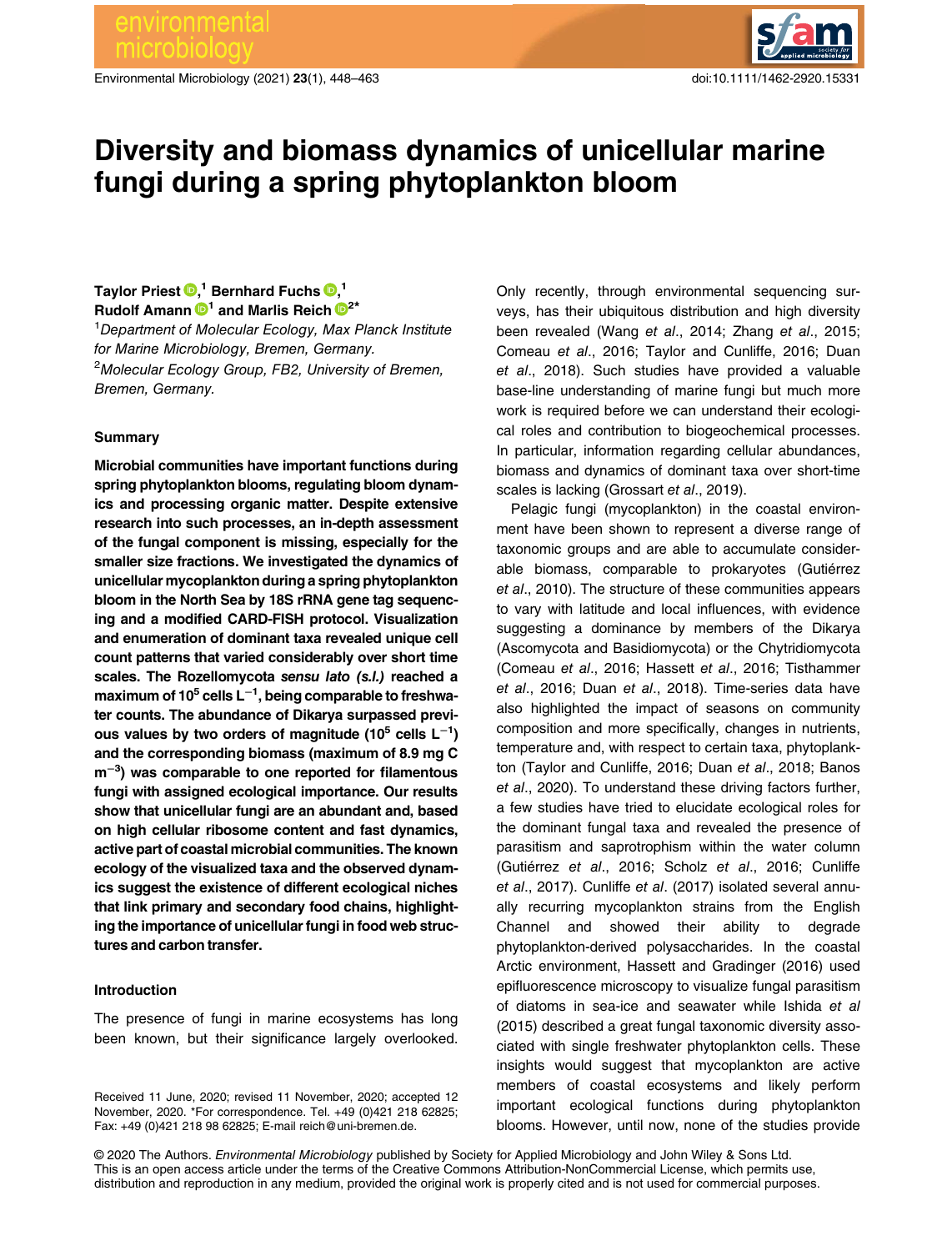short-time scale information on mycoplankton dynamics over an entire phytoplankton bloom.

Spring phytoplankton blooms are annually recurring phenomena in temperate and polar latitudes, responsible for fixing vast quantities of  $CO<sub>2</sub>$  and supplying essential organic matter to the ecosystem (Falkowski et al., 1998; Field et al., 1998). This organic matter drives substantial changes in the microenvironment, providing valuable ecological niches and fuelling the respiration of heterotrophic picoplankton (Teeling et al., 2012; Buchan et al., 2014). With evidence of saprotrophism and parasitism on diatoms being reported, it could be expected that, as has been observed in a drinking water reservoir (Zhang et al., 2018), phytoplankton blooms would drive distinct changes within the fungal community, with differential effects across taxa reflecting their ecological niches.

To understand an organism's ecology and role within an environment, information regarding its abundance is of vital importance. Abundance data for mycoplankton are scarce and efforts to retrieve such information have been principally focused on freshwater systems with a few, more recent marine studies adopting similar techniques. The most widely used approaches involve cell wall staining with CalcoFluor White, a non-specific fluorescent dye that binds to chitin and cellulose, and the quantification of ergosterol, a sterol biomarker mostly restricted to the fungal kingdom. These methods have provided invaluable insights into fungal ecology, from determining the contribution of fungi to organic material decomposition in lakes and streams (Ravelet et al., 2001; Nikolcheva et al., 2003) to visualizing interactions with phytoplankton (Rasconi et al., 2009; Gutiérrez et al., 2016) and quantifying the biomass of larger septate hyphae in a coastal upwelling system (Gutiérrez et al., 2010). However, there are clear fundamental limitations, namely the inability to capture the whole fungal kingdom. It has been shown that a number of fungal lineages lack ergosterol synthesis pathways, while nonfungal protists contain such systems (Weete et al., 2010), and basal fungal lineages lack chitin in their cell wall in some or all of their life stages (James and Berbee, 2011). A more promising approach is FISH, which has already provided considerable advancements in our understanding of aquatic bacterial ecology over the past two decades (Pernthaler et al., 2002; Wagner and Haider, 2012). A small number of studies have used a targeted FISH approach to observe specific fungal taxa in aquatic systems, typically focusing on the basal lineages that lack complex cell wall structures (Jobard et al., 2010; Hassett et al., 2019), but no kingdom-wide approach is currently available.

We aim to address current knowledge gaps while analysing the dynamics of unicellular mycoplankton in the

### Mycoplankton dynamics over a phytoplankton bloom 449

 $0.2-10$   $\mu$ m size fraction over the entire course of a spring phytoplankton bloom at the long-term ecological research station (LTER), Helgoland Roads, Germany. An almost daily sampling regime for high-throughput sequencing was applied, revealing the short-time scale dynamics of prominent groups and acting as a reference for the design of 18S rRNA gene oligonucleotide probes. The probes were designed at a phylum and OTU-level and combined with a novel catalysed reporter depositionfluorescence in situ hybridization (CARD-FISH) protocol to acquire accurate data on the morphologies and cell abundances of dominant taxa.

# **Results**

#### Phytoplankton bloom and physicochemical parameters

The 2017 spring phytoplankton bloom at Helgoland Roads spanned from the  $6<sup>th</sup>$  of April to the 17<sup>th</sup> of May, with a maximum chlorophyll a peak of 10 mg  $m^{-3}$  occurring on the  $28<sup>th</sup>$  April (Fig. 1). The bloom was dominated by pennate diatoms (Fig. S1). During the sampling period, distinct changes were observed in the measured physicochemical parameters. Briefly, temperature increased from  $5.2^{\circ}$ C to  $10.5^{\circ}$ C and nutrient concentrations typically reached a maximum prior to the peak in chlorophyll a, before decreasing significantly (Table S1).

# Mycoplankton community: structure, diversity and potential impact of environmental parameters

A total of 166 653 sequence reads were classified as fungi and clustered into 681 operational taxonomic units (OTUs), spanning 36 orders and 16 classes of five phyla. By inserting sequences phylogenetically into the fungal reference tree, it was possible to capture and classify so far undescribed taxa at different taxonomic levels. In total, two clades representing novel diversity were designated under the Ascomycota, two under the Basidiomycota, and three within the Rozellomycota s.l. (Fig. S2).

The most prevalent phyla, in descending order, were the Basidiomycota, Rozellomycota s.l., Ascomycota and Chytridiomycota. Although a large diversity was identified within these phyla, each was dominated by only a few OTUs (Fig. 1). The five most abundant OTUs in the dataset represented >70% of the reads and were identified as: OTU163 (Microbotryomycetes s.l. Clade 1) = 36% of reads, OTU209 (Rozellomycota s.l. Clade 3) = 14% of reads, OTU472 (Ascomycota s.l. Clade  $1) = 13%$  of reads, OTU333 (Chytridiomycetes) = 6.1% of reads and OTU571 (Rozellomycota s.l. Clade 2 sub clade  $1$ ) = 4.6% of reads. The fluctuations in these OTUs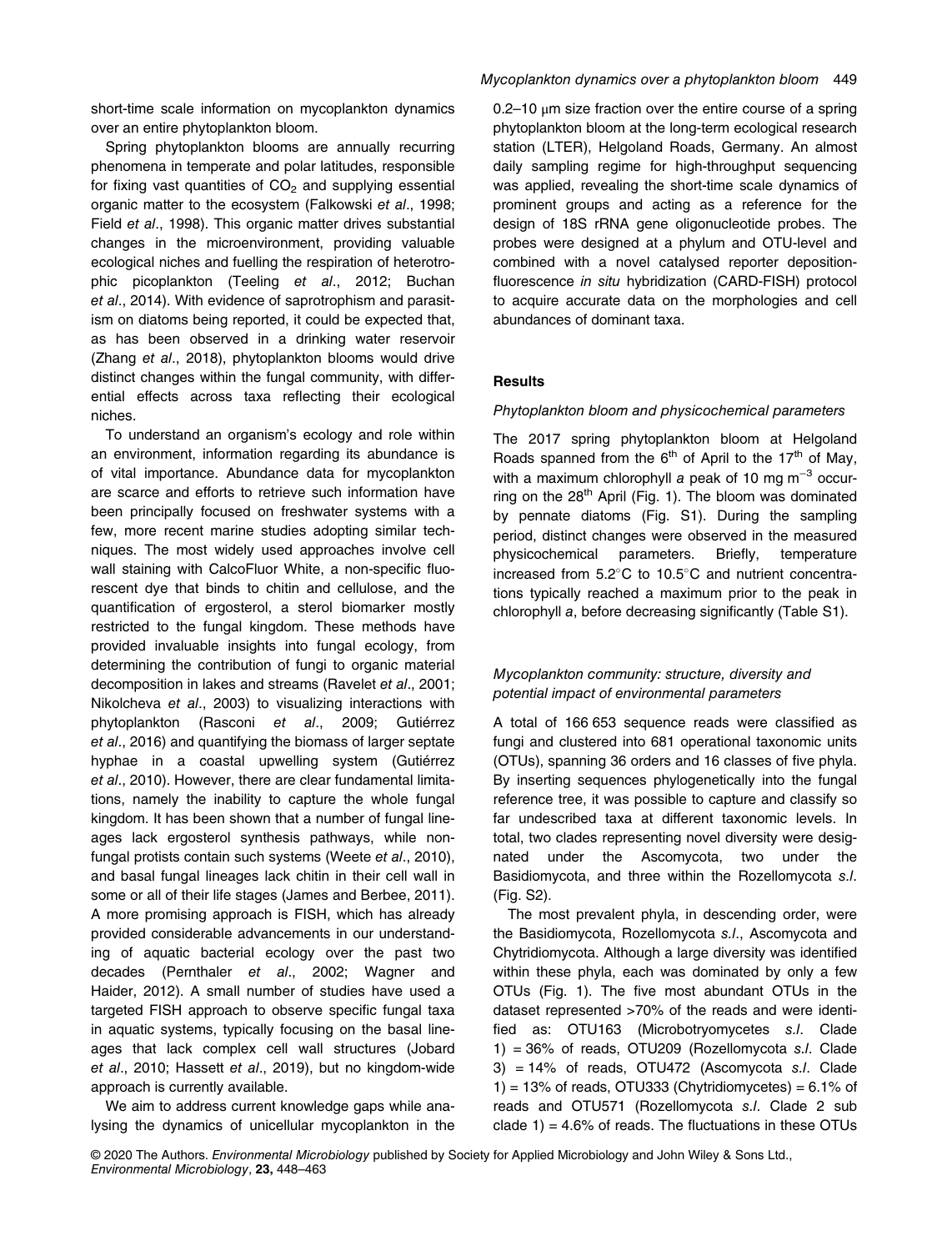

Fig 1. Relative read abundance of the dominant OTUs within each phylum (bars) along with the chlorophyll a values (line) as a proxy for the phytoplankton bloom (s.l. = sensu lato). [Color figure can be viewed at [wileyonlinelibrary.com](http://wileyonlinelibrary.com)]

were largely responsible for the dynamics observed at a lower taxonomic resolution.

The community composition in the pre-bloom period was the most taxonomically rich, as indicated by Chao1 and Shannon diversity indices (Fig. S3), with considerable contributions from the Chytridiomycetes, Rozellomycota s.l. clade 2 and clade 3, Ascomycota s.l. clade 1 and Eurotiomycetes (Fig. S4). After the first week of sampling, distinct shifts were observed, most notably a decrease of Chytridiomycota and Eurotiomycetes, coinciding with an increase in Rozellomycota s.l. clade 3 and a less pronounced increase in Microbotryomycetes. With the on-set of the phytoplankton bloom, an alternating dominance pattern was observed between the Microbotryomycetes and lineages of the Rozellomycota s.l. phylum, particularly clade 3. This dynamic persisted until the decline in chlorophyll a, which coincided with a significant reduction in the contribution of Rozellomycota s.l. clades and Chytridiomycota, while Microbotryomycetes remained dominant (Fig. S4).

Assessing the influence of the measured parameters using a redundancy analysis resulted in 56% of the variation in OTU dynamics being constrained (Fig. S5). However, to more accurately determine the statistically significant parameters, a forward stepwise model building was carried out. This concluded that temperature and chlorophyll a combined, provided the best, statistically significant, model for understanding the observed variations of mycoplanktonic community structure, although they only captured 17% of the variation. When analysing only the most dominant OTU from each phyla, temperature was identified as the most influencing parameter, positively associated with Microbotryomycetes OTU163 while negatively associated to the Chytridiomycota OTU333 and Rozellomycota s.l. OTU571. Chlorophyll a concentration and diatom abundance also showed a positive association to OTU163 and the Ascomycota OTU472 respectively. Contrarily, the dominant Rozellomycota s.l. OTU209 showed no relation to any of the tested variables (Table 1).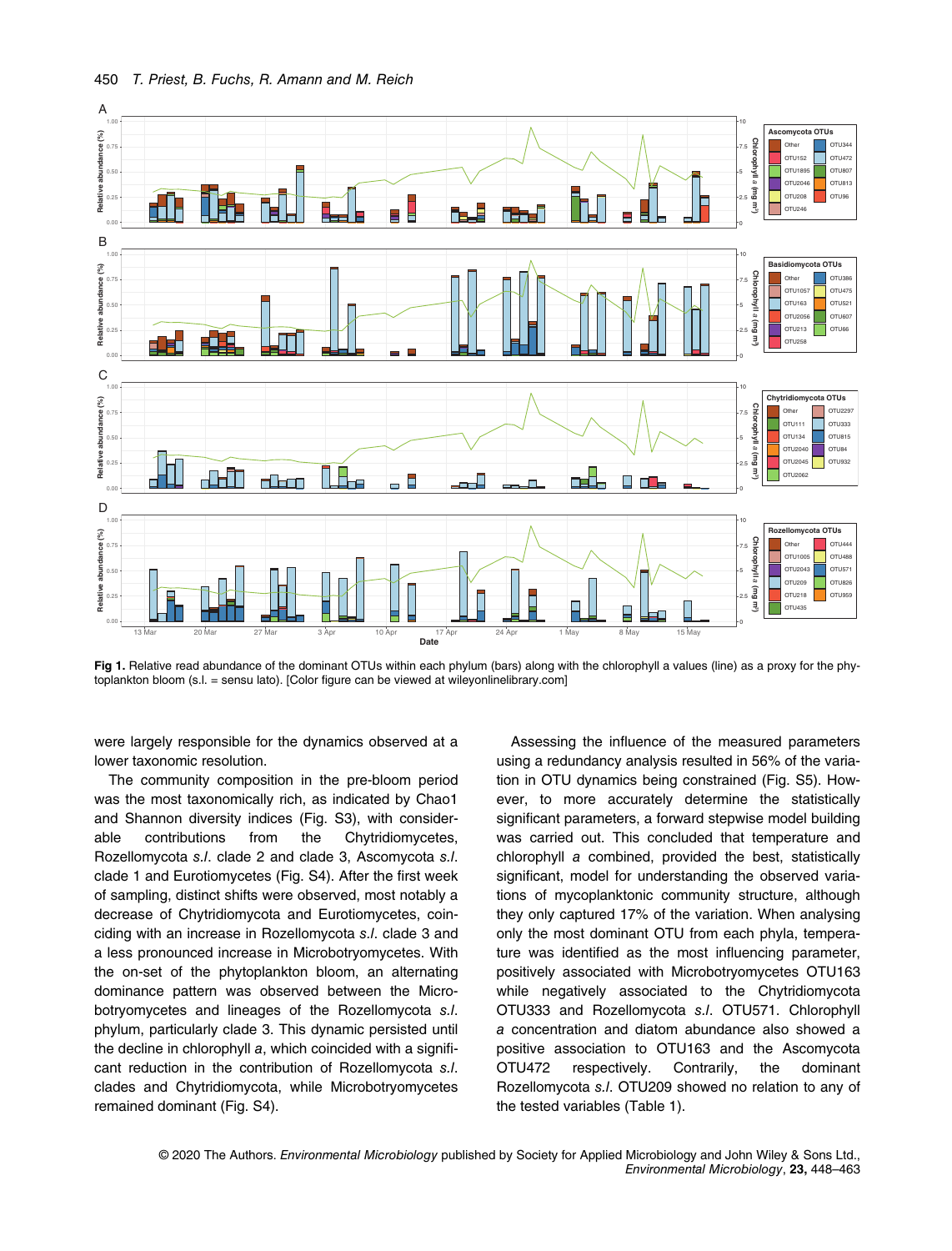# CARD-FISH results

Applying our modified CARD-FISH protocol to 26 samples (of the  $0.2-3 \mu m$  and  $3-10 \mu m$  fraction) over the bloom resulted in successful, bright signals being observed for each of the designed probes. For the Ascomycota and Basidiomycota probes, the signals originated from single cell forms, typically ovoid in shape with a diameter of  $2-7$  μm (Fig. 2). The combination of the FBas\_757 probe with CalcoFluor White staining further confirmed the cells to be of fungal origin (Fig. S6). Filamentous structures were almost entirely absent from the samples and the very few observed were not included in the analysis. The cell counts provided for the Dikarya (summed FBas\_757 and FAsc\_1094 counts) were derived solely from the 3–10 μm fraction, as no signals were observed in the 0.2–3 μm fraction. Enumeration of the signals in the 3–10 μm fraction revealed distinct fluctuations in abundance over the sampling period (Fig. 3A), which often differed from the tag-sequencing results. The Ascomycota were initially present in low abundance (6.9  $\times$  10<sup>3</sup> cells L<sup>-1</sup>) but exhibited two peaks, the first following the on-set of the phytoplankton bloom (3.6  $\times$  10<sup>4</sup> cells L<sup>-1</sup>) and the second occurring after the chlorophyll a maximum (7.4 x  $10<sup>4</sup>$  cells L<sup>-1</sup>). A similar pattern was observed for the Basidiomycota, although the maximum values were significantly higher. The second, and most pronounced, Basidiomycota peak reached 2.6  $\times$  10<sup>5</sup> cells L<sup>-1</sup>. The Pucciniomycotina, as expected, agreed with the Basidiomycota dynamic, except lower abundances were reached (maximum  $1.1 \times 10^5$  cells L<sup>-1</sup>).

With respect to the Rozellomycota s.l., the two OTUlevel probes both revealed ovoid cell shapes with diameters ranging from 1–3 μm. Despite this cell size range, only 15%–32% of the cell counts were derived from the 0.2–3 μm fraction (Table S2). Enumeration of signals in both fractions resulted in the same abundance patterns over the bloom and, therefore, the values were combined and analysed as one. The resulting counts revealed distinct dynamics between the two OTUs (Fig. 3A). OTU571 was at the highest abundance, 2.8  $\times$  10<sup>4</sup> cells L<sup>-1</sup>, in the first 2 weeks of sampling and reduced considerably with the on-set of the phytoplankton bloom, remaining in low

but consistent abundance from thereon. In contrast OTU209 was in low abundance initially and showed a sharp increase with the on-set of the phytoplankton bloom followed by a gradual, step-like decrease, with a maximum abundance of  $1.06 \times 10^5$  cells L<sup>-1</sup>.

#### Dikarya biomass and driving environmental parameters

The per cell biovolume of Dikarya cells identified using CARD-FISH ranged from 4.19  $\mu$ m<sup>3</sup> to 179.59  $\mu$ m<sup>3</sup>, with an average of 33.51  $\mu$ m<sup>3</sup>. The average biovolume was used to calculate the total biomass of Dikarya yeast-like cells in each sample, applying the yeast-specific conversion factor proposed by van Veen and Paul (1979) of 1  $\mu$ m<sup>3</sup> = 0.8 pg C. The total biomass ranged from 0.37 mg C m<sup>-3</sup> to 8.9 mg C m−<sup>3</sup> after the chlorophyll a peak, almost a 30-fold increase (Fig. 3B). Statistical analyses identified temperature and silica as the most influencing factors, explaining 45% of the Dikarya biomass variation (Table 2). The same variables were the most influencing on the Basidiomycota abundance. The variation in Ascomycota was best explained by Dinoflagellate abundance, while the OTU571 was most influenced by salinity. Similarly to the relative abundance variation, the absolute abundance of OTU209 showed no significant relation to the tested variables.

#### **Discussion**

Currently, our knowledge on marine mycoplankton is largely derived from tag-sequencing data while quantitative information is scarce (Grossart et al., 2019). Therefore, we modified a CARD-FISH protocol using pure cultures to cover most major groups within the fungal kingdom and subsequently applied it to the 0.2–3 and 3–10 μm fraction of the fungal community during a spring phytoplankton bloom. Aquatic fungi in this size range have been well-studied in freshwater environments where they perform several ecologically important roles; these include parasitism on phytoplankton (Kagami et al., 2007; Sime-Ngando, 2012), acting as a valuable food source for zooplankton (Frenken et al., 2018) and saprotrophic degradation of pollen (Wurzbacher et al., 2014), leaf-litter

Table 1. Results of stepwise model building in 'both' directions with permutation tests (P < 0.05) using the normalized sequence read abundance of the top five most abundant OTUs and environmental parameters.

| OTU name/taxa                             | Significant environmental parameters | Linear regression coefficient | Linear regression<br>adjusted R <sup>2</sup> value |
|-------------------------------------------|--------------------------------------|-------------------------------|----------------------------------------------------|
| OTU163 (Microbotryomycetes)               | Temperature + chlorophyll a          | 0.24                          | 0.257                                              |
| OTU209 (Rozellomycota sensu lato Clade 3) | NA                                   | NA                            | NA                                                 |
| OTU472 (Ascomycota Clade 1)               | <b>Diatoms</b>                       | 0.046                         | 0.007                                              |
| OTU333 (Chytridiomycetes)                 | Temperature                          | $-0.07$                       | 0.48                                               |
| OTU571 (Rozellomycota sensu lato Clade 2) | Temperature                          | $-0.05$                       | 0.23                                               |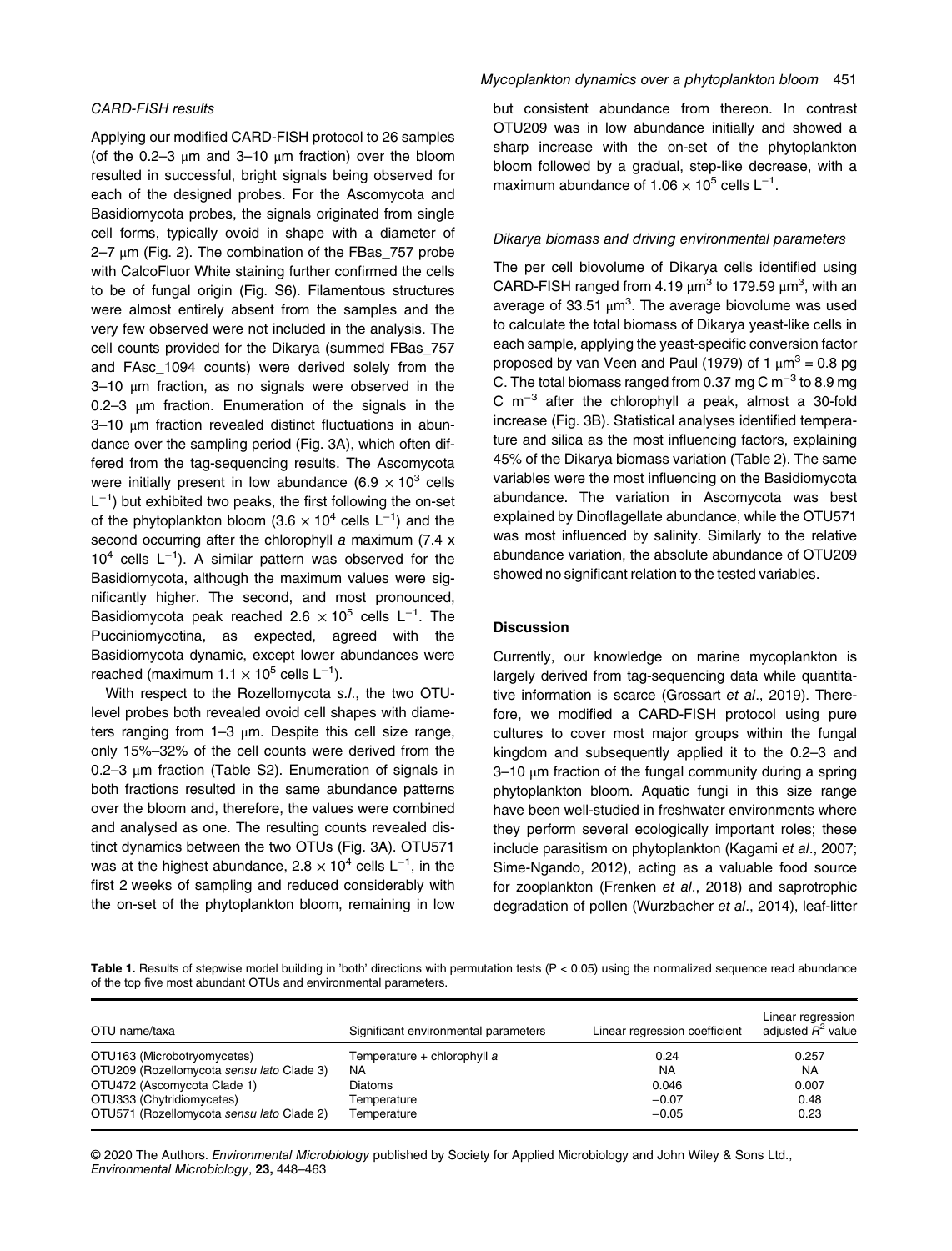

Fig 2. CARD-FISH images of typical cell morphologies identified in this study. Photos taken on a Zeiss Axio D2 Imager at 100x magnification. In images A and B: blue = DAPI and green = probe, in images C and D: orange/yellow = Sybr Green and red = probe. A. and B. Basidiomycota probe, C. OTU209 (Rozellomycota s./. clade 3) probe and D. OTU571 (Rozellomycota s./. clade 2) probe. [Color figure can be viewed at [wileyonlinelibrary.com\]](http://wileyonlinelibrary.com)

(Nikolcheva et al., 2003) and particulate organic matter (Wurzbacher et al., 2015). In contrast, they remain largely understudied in the marine environment. We combined the modified CARD-FISH protocol with an almost daily tag sequencing sampling regime resulting in (i) the identification of short-time scale dynamics of the mycoplankton community, (ii) the first taxon- and OTU-specific cell numbers (and biomass) for dominant mycoplankton and (iii) the first visualization of Rozellomycota s.l. in the marine environment.

The mycoplankton community was characterized by a high diversity of OTUs spanning across the fungal kingdom, branching with well-known organisms or within clusters formed solely by novel diversity. The majority of reads were assigned to the Ascomycota, Basidiomycota and Rozellomycota s.l. but, despite the diversity found, each phyla was dominated by only one or two OTUs. The low number of temporally dominant OTUs seems to be a general pattern of mycoplankton communities in coastal environments (Taylor and Cunliffe, 2016; Picard, 2017), where they can peak in abundance several times a year and be categorized according to such patterns (Banos et al., 2020). The fluctuations can be attributed to a direct or indirect effect of periodically changing environmental conditions, typical of coastal environments (Jeffries et al., 2016; Taylor and Cunliffe, 2016; Duan et al., 2018; Banos et al., 2020). Important factors include periodic transport of water masses with riverine inputs, tidal mixing, wind forcing and sediment resuspension (Tian et al., 2009). Helgoland Roads is not strictly a coastal environment but is positioned at a transition zone between coastal and off-shore waters, resulting in varying influences and a dynamic system (Hickel et al., 1992; Wiltshire et al., 2010). However, multi-year studies conducted on the spring phytoplankton bloom at Helgoland Roads have reported recurring patterns in the bacterial community that are driven by specific substrate niches (Teeling et al., 2016; Chafee et al., 2018). Similar to the bacterial community, the shift in dominance from Rozellomycota s.l in pre- and early- bloom stages to Basidiomycota in mid- to late-bloom stages reported here, likely also reflects their occupation of distinct ecological niches rather than direct effects of fluctuating abiotic conditions.

#### The Dikarya

The OTUs assigned to the Dikarya were either clustered with well-known yeast or dimorphic fungi (Kurtzman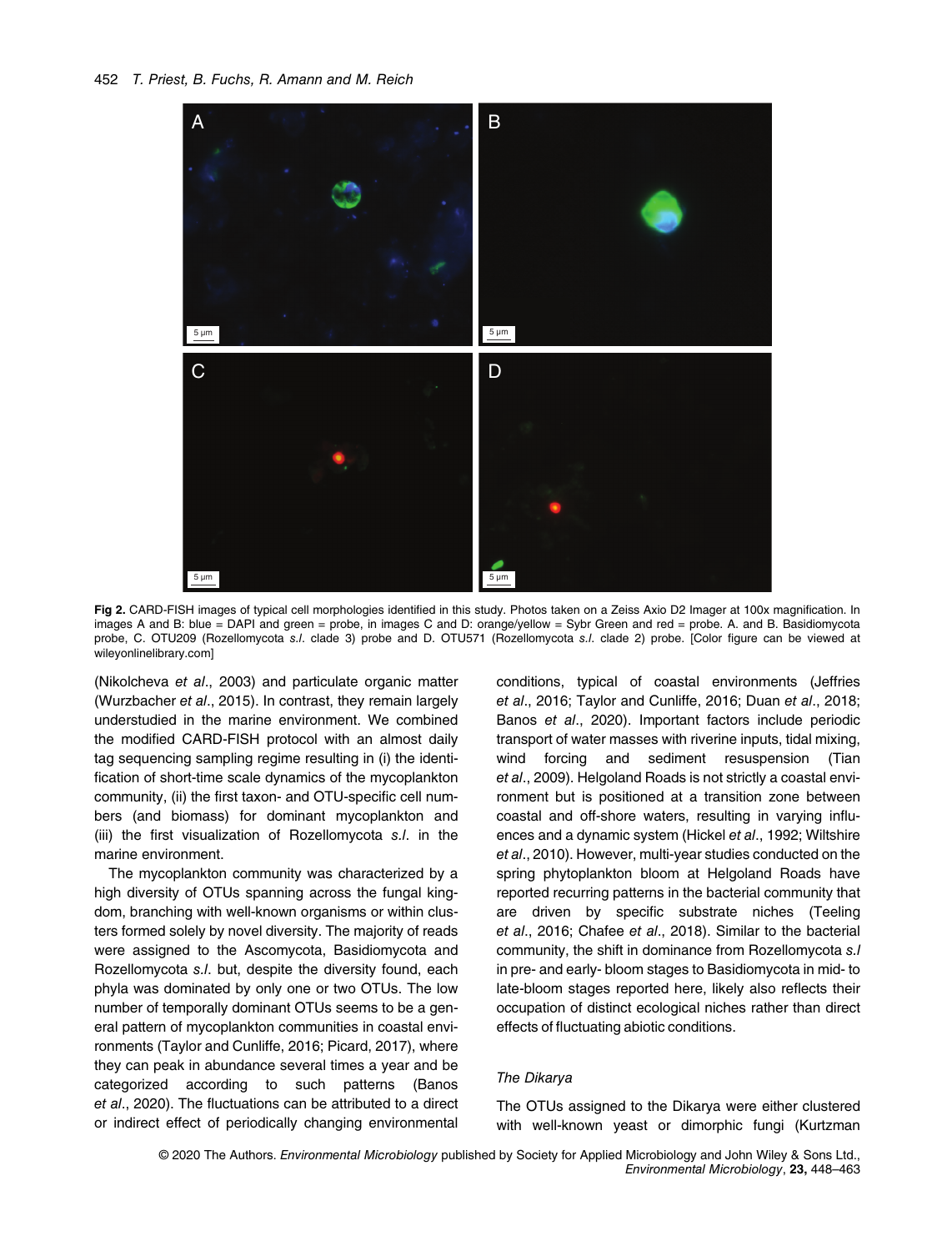

**Date**

Fig 3. Fungal cell count and biomass values.

A. Absolute abundance of dominant fungal taxa enumerated using CARD-FISH (lines) with the chlorophyll a values as a proxy for the phytoplankton bloom (area) (Roz. = Rozellomycota).

B. Total yeast biomass calculated by applying a conversion factor on the cell count values of Ascomycota and Basidiomycota. [Color figure can be viewed at [wileyonlinelibrary.com\]](http://wileyonlinelibrary.com)

Table 2. Results of stepwise model building in 'both' directions with permutation tests  $(P < 0.05)$  using the absolute, CARD-FISH derived, cell counts and biomass values of dominant fungi OTU/taxa and measured parameters.

| Name               | Significant environmental parameters | Linear regression coefficient | Linear regression adjusted $R^2$ value |
|--------------------|--------------------------------------|-------------------------------|----------------------------------------|
| Ascomycota         | <b>Dinoflagellates</b>               | $-0.048$                      | 0.27                                   |
| Basidiomycota      | Temperature                          | 0.09                          | 0.57                                   |
|                    | + silica                             | $-0.05$                       |                                        |
| Pucciniomycotina   | Nitrate                              | 0.05                          | 0.27                                   |
| OTU571             | Salinity                             | 0.13                          | 0.65                                   |
| OTU <sub>209</sub> | NA                                   | <b>NA</b>                     | <b>NA</b>                              |
| Dikarya biomass    | Temperature                          | 0.12                          | 0.41                                   |
|                    | +silica                              | $-0.004$                      |                                        |

et al., 2011) or formed novel branches on the phylogenetic tree. Within the Basidiomycota, such groups included the genera Symmetrospora (including the previously named Rhodotorula and Sporobolomyces(Wang et al., 2015; Wijayawardene et al., 2020)) and Rhodosporidium, and within the Ascomycota, the classes Saccharomycetes, Eurotiomycetes and Leotiomycetes. The dominance of yeast(-like) forms could be expected from the size fraction sampled, which could also include spores or fragmented hyphae. Application of our modified CARD-FISH protocol with phylum and sub-phylum level probes further supported this. Fluorescent signals were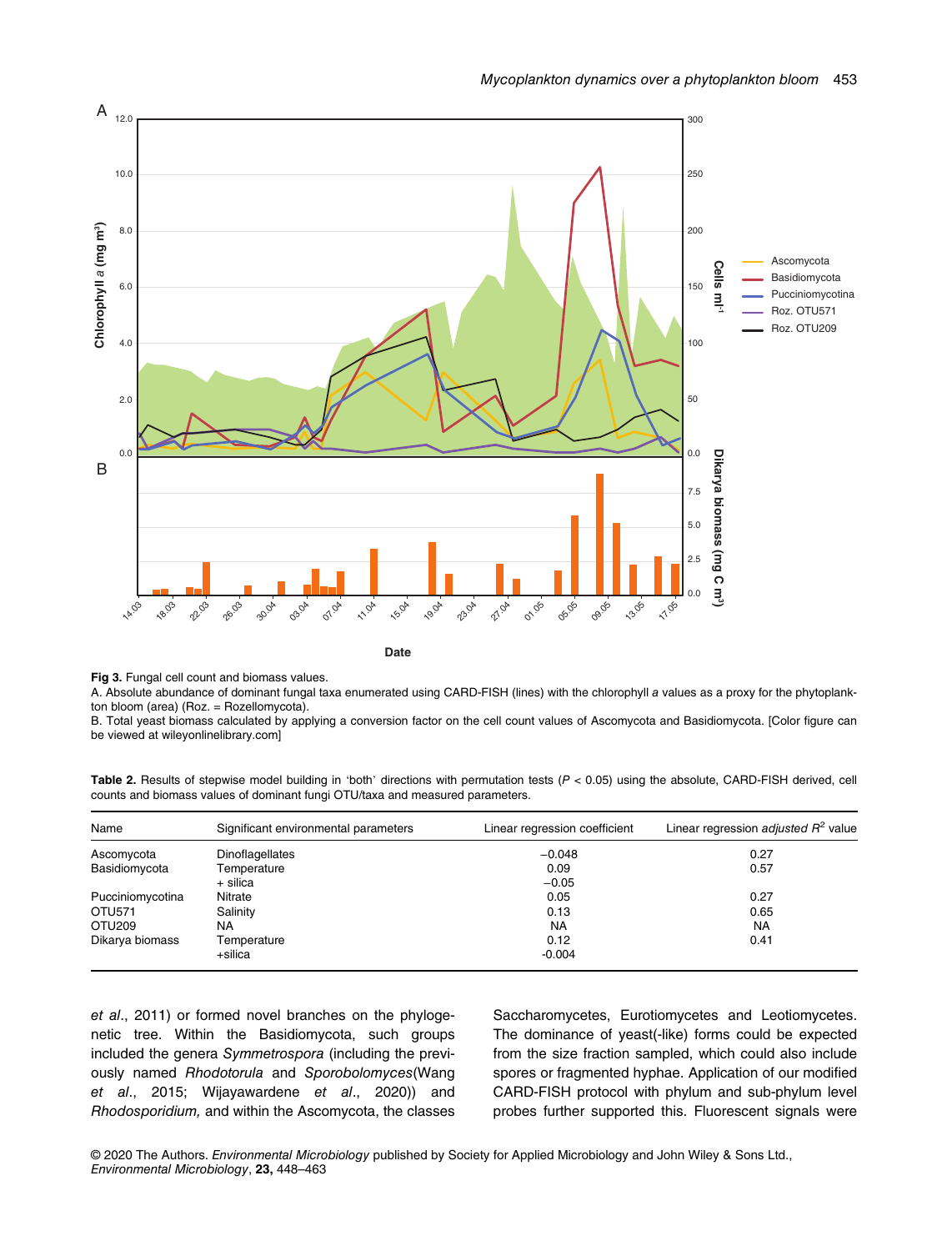observed for ovoid and ellipsoidal cell shapes with a diameter of  $2-7$   $\mu$ m. The cell morphologies and taxonomic affiliation of dominant OTUs lead us to believe that these are yeast cells or yeast-like cell stages of dimorphic fungi. It is important to note that the presence of spores, like those from filamentous fungi, cannot be completely excluded, but sporulation in water is reduced and the release is often passive (Heitman et al., 2017). Furthermore, the highly dynamic cell abundance patterns combined with the bright hybridization signals observed under the microscope make us believe that the majority of the visualized cells are metabolically active.

The cell counts of yeast(-like) Dikarya reported here, 10<sup>5</sup> cells L<sup>-1</sup>, are two orders of magnitude higher than those previously reported for coastal and heavily polluted environments using traditional light microscopy (Kutty and Philip, 2008). It is also likely that our values do not represent the annual maximum. Meyers et al. (1967) enumerated pelagic yeasts at Helgoland Roads over 3 years and reported seasonal variations with peak values in the third quarter of the year. The ability for the cell counts to reach such values and change dramatically over short time scales is likely owing to the division forms and cell cycles of yeasts. In laboratory cultures, doubling times as short as 100 min have been shown for budding yeasts (Slater et al., 1977). However, Mitchison-Field et al. (2019) recently identified new division forms in marine isolates, such as spherical division, multiple budding or readily transitioning between both in a single generation, allowing for a single mother cell to generate several daughter cells at once. These findings highlight our currently limited knowledge on marine yeast ecology and the need for modern microscopy-based techniques, such as the CARD-FISH protocol presented here, to be incorporated into environmental surveys.

In order to compare our findings with more recent studies and provide additional ecological data, we converted our cell counts to biomass. The total Dikarya biomass reached a maximum of 8.9 mg C m<sup>-3</sup> following the chlorophyll a peak, with an average of 2.2 mg C m<sup>-3</sup>. In Arctic coastal seawater, the average fungal biomass has been reported as 1.02 mg C m<sup>-3</sup> by Hassett et al. (2019) using an ergosterol-based method. However, due to those values representing all planktonic size-fractions, the total biomass of the unicellular Dikarya is likely much lower. Generally, the lower biomass reported in the Arctic samples is expected, reflecting the lower productivity of this ecosystem in comparison to a temperate site in spring. In comparison, Gutiérrez et al. (2010) quantified the biomass of septate hyphae in a three-year monitoring programme in the Chilean upwelling system using CalcoFluor-White staining and epifluorescence microscopy. They reported significant seasonal variations in carbon biomass with peak values coinciding with high phytoplankton productivity, but typically the values rarely exceeded 10 mg C  $m^{-3}$ ; similar to the maximum values reported here (8.9 mg C m<sup>-3</sup>). This is surprising, due to the nutrient rich system sampled by Gutiérrez et al. (2010) and their focus on fungal structures that, due to their morphology, already have a significantly higher biomass than unicellular fungi. We have to note that due to limited data on yeast biovolume to biomass conversion, the biomass calculated here may be a slight overor under-representation. Despite this, the rapid change in abundance and biomass over such short time scales indicates that yeast(-like) Dikarya are actively playing a role during spring phytoplankton blooms.

Yeasts are known to be metabolically versatile and have the capacity to use a wide range of carbon sources, although they preferentially metabolize carbohydrates (Gancedo, 1986). This versatility is reflected in the distribution of aquatic yeasts, which have been isolated from solid substrates such as particulate organic matter (POM) (Wurzbacher et al., 2014, 2015) and macroalgae (Loque et al., 2010; Francis et al., 2016), and associated with polycyclic aromatic hydrocarbon transformation (MacGillivray and Shiaris, 1993) and changes in dissolved organic matter (DOM) concentrations (Jørgensen and Stepanauskas, 2009; Wurzbacher et al., 2014). Their distribution has also been suggested to reflect the trophic condition of the environment, with cell densities increasing with pollution and algal blooms (Hagler and Mendonça-Hagler, 1981; Hagler, 2006). Reported associations with algae and algal-derived organic matter would suggest that, like their terrestrial counterparts, they are performing saprotrophic roles. Cunliffe et al. (2017) provided initial evidence supporting this, showing assimilation of algal-derived particulate organic carbon by a basidiomycetous yeast during labelled-substrate experiments. The shear diversity in composition and structure of released organic matter during a phytoplankton bloom (Suksomjit et al., 2009; Thornton, 2014) could provide a substantial source of nutrients for yeasts and is likely the driving factor behind the dynamics observed in this study. Whether the preferred substrates are of particulate or dissolved origin is yet unclear. Microscopy observations in this study showed evidence of 'particle-associated' and 'free-living' single-cell Dikarya. Ecologically speaking, attaching to solid substrates such as particles provides numerous advantages in a dilute medium like seawater, as it acts as a nutrient hotspot and prevents loss of substrate and enzymes during osmotrophic growth. However, their ability to use a broad set of carbon sources, from alcohols and amino acids to hexose sugars and two-carbon compounds (Rosa and Péter, 2006), may allow them to occupy broad niches of dissolved substrates during phytoplankton blooms. Most likely, they do not strictly use DOM or POM but a combination of both. It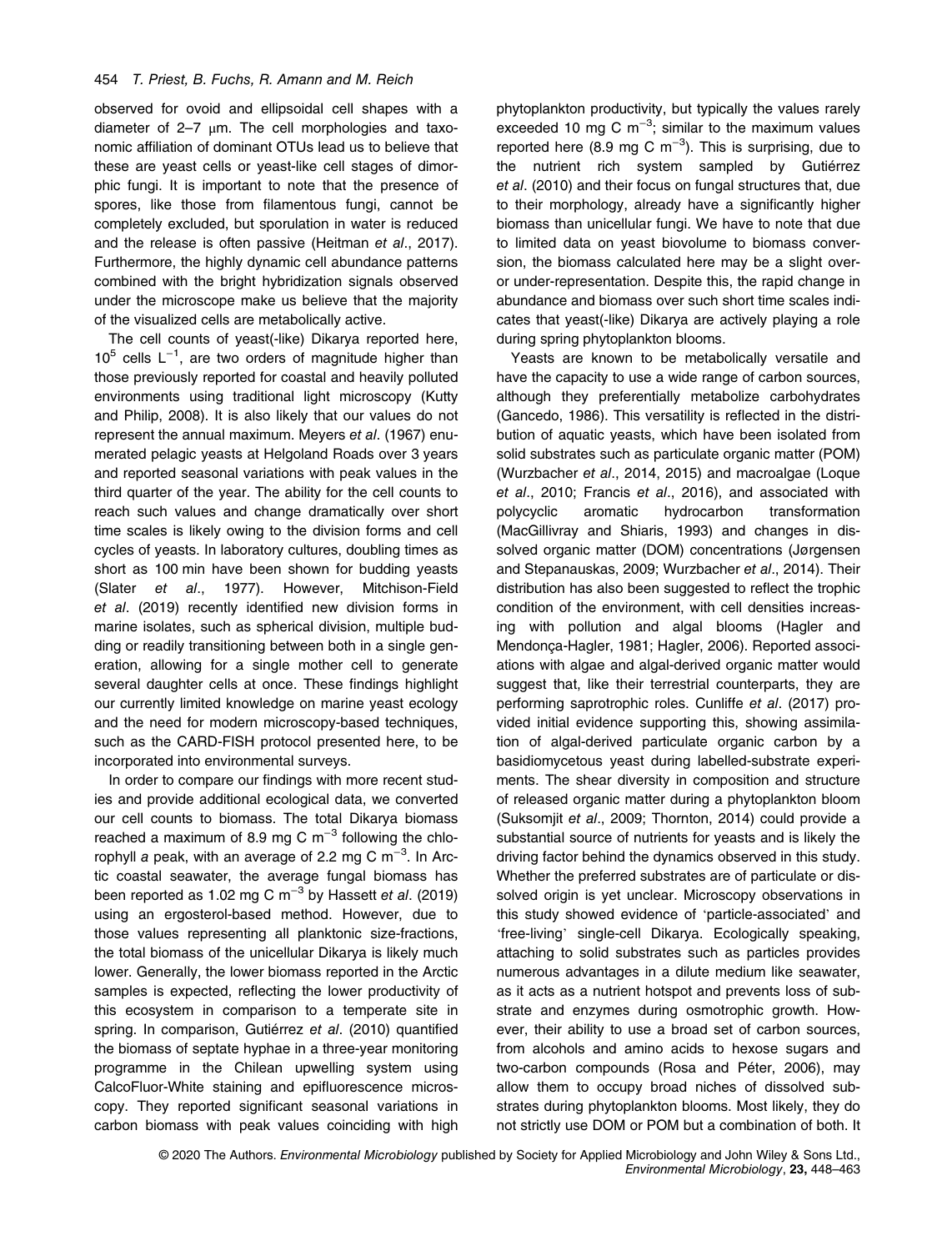could be anticipated that pelagic yeasts are capable of steady growth from the diverse DOM substrate pool but can grow and reproduce faster when adsorbed to POM particles.

The observed growth dynamics of Basidiomycetous yeasts in this study, an 11-fold increase over 1 week, surpasses what has previously been recorded for the most responsive bacterial taxa: a fivefold increase in 1 week (Teeling et al., 2012). This magnitude of growth would suggest that, like responsive bacterial taxa during phytoplankton blooms, these yeasts represent opportunistic rstrategists, responding rapidly to the availability of metabolizable substrates. Therefore, as has been previously suggested, we believe that yeast(-like) Dikarya contribute to the degradation of organic material released during a phytoplankton bloom and are thus capable of fueling the mycoflux (Grossart et al., 2019).

#### The Rozellomycota sensu lato

The Rozellomycota are an understudied phylum that forms one of the earliest diverging fungal lineages (Tedersoo et al., 2018). Their phylogenetic positioning has been determined mostly from environmental sequences (Lara et al., 2010; Jones et al., 2011), leading to much debate about their affiliation to other fungal taxa and closely related organisms (James et al., 2013; Letcher and Powell, 2018; Wijayawardene et al., 2020). Microscopy-based studies have revealed a multistage life cycle consisting of an obligatory parasitic stage and a motile zoosporic stage, which lacks chitin in the cell wall (James and Berbee, 2011; Jones et al., 2011). Proteomic and genomic features of Rozellomycota also indicate a parasitic lifestyle, with the absence of many primary metabolism genes, such as those involved in de novo nucleotide synthesis, suggesting host-dependency (James et al., 2013; Torruella et al., 2018). Until now, only one genus and less than 30 species have been described (Letcher and Powell, 2018). Therefore, it is no surprise that the high number of OTUs reported here formed several new clusters within the phylogenetic tree. This high novel diversity has so far hindered accurate detection in environmental sequencing surveys, culminating in contradictory distribution data. In pelagic marine systems, the Rozellomycota are typically reported to be present in low but stable abundances (Livermore and Mattes, 2013). However, a study conducted across large regions of the Baltic Sea suggested that at some sampling sites, they were the dominant taxa within the mycoplankton community (Rojas-Jimenez et al., 2019). This latter find reflects the patterns observed in lacustrine ecosystems (Rojas-Jimenez et al., 2017) where, in some cases, they can be the most prominent protistan group (Taib et al., 2013). The high diversity identified in our

dataset, is in agreement with the data from the TARA ocean expedition that revealed a relatively large and diverse pool of free-living parasites in the eukaryotic pico-nanoplankton of the photic zone (de Vargas et al., 2015). The rich diversity of such organisms was suggested to reflect the myriad abundant hosts. Similarly, the high diversity of OTUs assigned to Rozellomycota s.l. identified here, likely reflects the broad host range of this phylum. Previous studies have reported smaller phytoplankton taxa, stramenopiles and other fungal taxa as hosts. Thus, they are secondary consumers in both producer and detritus based food webs, which may have marked effects on food web dynamics (Gleason et al., 2012).

To further investigate the dynamics of the dominant members of the Rozellomycota s.l., we designed highly specific probes for the two most prominent OTUs. The successful visualization of ovoid cells using the OTUspecific probes represents, to our knowledge, the first microscopy evidence of this phylum in the marine environment. Jones et al. (2011) had previously detected Rozellomycota in freshwater samples, but application of the same probes to marine samples resulted in no signals. We assume this was due to the high specificity of the probes used, as they covered only a fraction of the phylum, as represented in our database. With the probes developed here, we report maximum cell numbers of  $10<sup>5</sup>$ cells L−<sup>1</sup> , constituting up to 46% of total fungal cell counts with CARD-FISH. The observed cell shapes and sizes  $(1-3 \mu m)$  are in accordance with those previously described for freshwater motile zoospores, while resting spores are typically larger (>10 μm) (James and Berbee, 2011) and thus are not in the size-fraction sampled here. Despite this cell size, the majority of cells were found on the  $3-10 \mu m$  fraction. However, this is likely an artefact of filtration and influenced by the high concentration of organic material on the filters. It is important to note that the specificity of our approach likely underrepresents the actual number of Rozellomycota s.l. in the samples, as we targeted solely the two most abundant OTUs. In comparison, cell abundances in freshwater environments have been reported at values up to  $10^6$ cells L<sup>-1</sup>. In such systems, zoosporic fungi, like Chytridiomycota and Rozellomycota, are an important component of food web structures (Gleason et al., 2012; Sime-Ngando, 2012; Voigt et al., 2013). They infect large, grazing-resistant phytoplankton species and use the host's nutrients and organic material to form new zoospores, which can be grazed by zooplankton. Thus, zoospores provide an important trophic link between phytoplankton and zooplankton, termed 'mycoloop', which may shape aquatic systems by altering food web dynamics and sinking fluxes (Kagami et al., 2014). Since our zoospore counts provide comparable values that are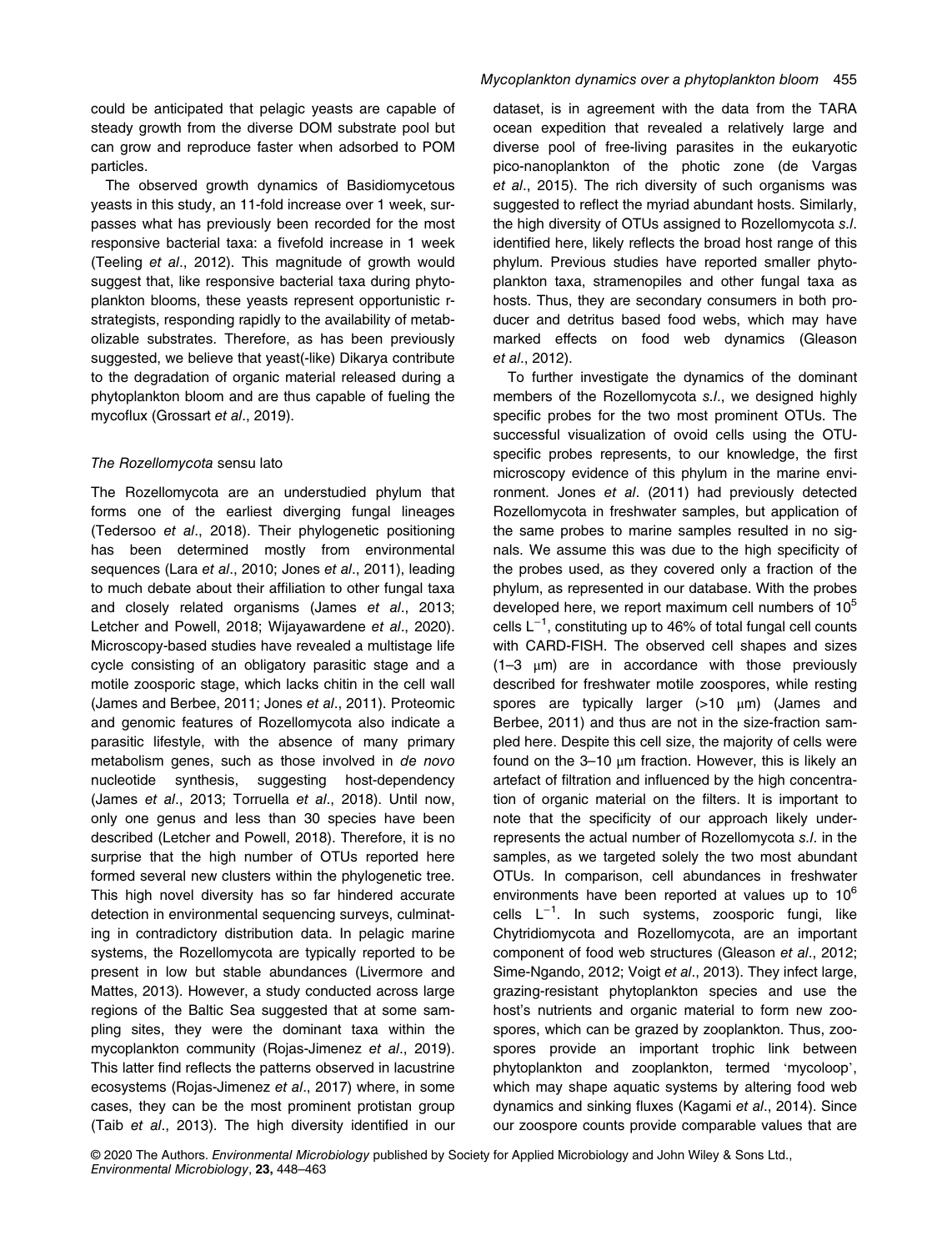# 456 T. Priest, B. Fuchs, R. Amann and M. Reich

considered to be ecologically significant for the freshwater mycoloop, it can be assumed that marine Rozellomycota have the potential to fuel a marine mycoloop. The temporal short and rapid peaking of Rozellomycota s.l. may indicate an r-strategists lifestyle, as considered for zoosporic fungal epidemics (Sparrow Jr, 1960; Gleason et al., 2012) and further supports the view that the mycoloop is subjected to seasonal changes (Kagami et al., 2014).

In this study, we showed that marine unicellular fungi represent an active and dynamic component of coastal communities, whose abundance is comparable to that of filamentous forms. The presence of a small number of taxonomically and ecologically distinct organisms with unique dynamics suggests that a number of niches exist. Such niches incorporate biotic interactions and the cycling of carbon during phytoplankton blooms that can be components of the mycoflux (Grossart et al., 2019) and mycoloop (Kagami et al., 2014). Furthermore, they are likely linked to primary and secondary consumer food chains and highlight the importance of unicellular fungi in food web structures and carbon transfer.

# Experimental procedures

#### Seawater sampling

Surface seawater samples were taken at Helgoland Roads (54 $\degree$  11.3' N, 7 $\degree$  54.0' E), at a depth of about 1 m, and processed in the laboratory of the Biologische Anstalt Helgoland (BAH) less than 2 h after sampling. The period between March and May 2017 was covered with 41 samples (Table S3), spanning all stages of the spring phytoplankton bloom, some by daily sampling. At each time point, exactly 1 L of seawater was sequentially filtered through 10  $\mu$ m, 3  $\mu$ m and 0.2  $\mu$ m isopore polycarbonate filters using a vacuum pump (Merck Millipore, Darmstadt, Germany). The filters were placed inside 10 ml cryogenic vials and stored at -80°C.

#### Physicochemical parameters and phytoplankton data

Environmental parameters were acquired from the BAH as part of the LTER monitoring programme (Wiltshire, 2004). This included data on nutrients  $(SiO<sub>4</sub>, NO<sub>2</sub>, NO<sub>3</sub>,$  $NH<sub>4</sub>$  and PO<sub>4</sub>), salinity, surface water temperature and cell counts of total phytoplankton and six additional phytoplankton groups, namely Dinophyceae (dinoflagellates), Coccolithophoridae indeterminata (IND), flagellates, Bacillariales (pennate diatoms), Biddulphiales (centric diatoms), Dictyochophyceae (silicoflagellates) and Ciliates (Table S1). The abundance of these phytoplankton groups has also been provided in a graph (Fig. S1).

#### DNA extraction & PCR amplification

DNA was extracted from 0.2 and 3  $\mu$ m polycarbonate filters from each time point following a modified SDS-based extraction method after Zhou et al. (Zhou et al., 1996). The quality of extraction was monitored using agarose gel electrophoresis and a Qubit 2.0 Fluorometer (Invitrogen, Darmstadt, Germany). Extracted genomic material from both fractions for each time point was pooled in equimolar concentrations, resulting in 41 samples. Samples were sent to LGC (Berlin, Germany) for PCR amplification and sequencing using an Illumina MiSeq platform (San Diego, USA) following the manufacturer's instructions. The V8-V9 region of the fungal 18S rRNA gene was amplified using the forward and reverse primer, nu-SSU-1334-5'/nu-SSU-1648-3 (FF390/FR1, 5'- CGWTAACGAACGAGACCT/3'-ANCCA TTCAATCGGTANT) (Prévost-Bouré et al., 2011) described as the best performing 18S rRNA fungi-specific primer pair for marine fungal community surveys (Banos et al., 2018); Banos et al., 2019). In conjunction with the primers, four blocking oligonucleotides with a 3'-amino linker C6 modification were used to prevent co-amplification of non-fungal eukaryotic groups (Banos et al., 2018).

#### Sequence analysis

Sequence analysis followed the protocol of Banos et al. (2020). In short, quality controlled reads were aligned to the non-redundant SILVA SSURef\_NR99\_132 database (Quast et al., 2013), using the SINA aligner v.1.2.11 (Pruesse et al., 2012) in ARB (Ludwig et al., 2004), with the default settings. Next, sequence reads classified as fungi under a 95% sequence threshold were extracted from the dataset and clustered into OTUs based on 98% sequence similarity using the CD-HIT-EST tool within the CD-HIT programme (Fu et al., 2012). Singletons defined to be present only in a single sample with less than five sequence reads were removed from the dataset. The final taxonomic classification was done by placing sequences phylogenetically into the fungal reference tree (Yarza et al., 2017) using the Maximum Parsimony algorithm of the ARB programme v6.0.3. The fungal taxonomy used by Yarza et al. (2017) was that of the NCBI (National Center for Biotechnology Information) taxonomy database. However, we have adapted it towards the classifications based on Tedersoo et al. (2018). Sequences that were positioned on long, erroneous branches were removed from the tree and designated with 'Unclear taxonomic assignment'.

#### Statistical analysis

All statistical analysis was carried out in R studio version 1.1.463 (R Core Team, 2015) using the ggplot2 (Wickham, 2016), phyloseq (McMurdie and Holmes, 2013),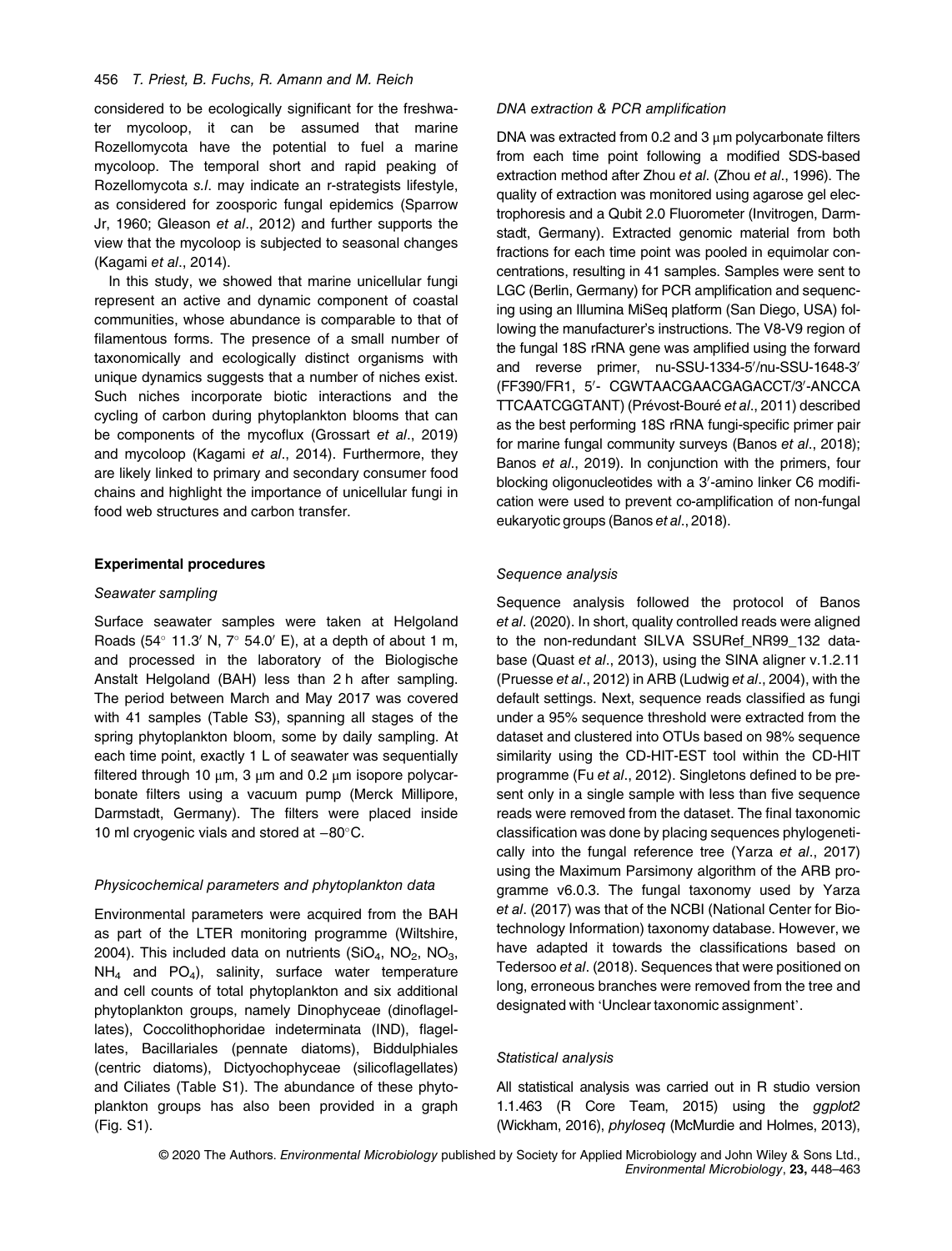GUniFrac (Chen et al., 2012) and vegan packages (Oksanen et al., 2013). To understand the dynamics in community diversity over the sampling period, the Chao1 and Shannon indices were computed on subsampled datasets. For all other statistical analyses, the total OTU counts were subject to Hellinger transformation (Bhattacharyya, 1943) and the correlating environmental data were standardized using Z-score transformation (Clark-Carter, 2014). Generalized UniFrac distances ( $a = 0.05$ ) (Chen et al., 2012) were calculated and the variations in community composition across samples was visualized by Principal coordinates analysis (PCoA). To determine which environmental variables had a significant impact on the variation in community composition and on specific taxa, stepwise model building with permutation tests was performed in 'both' directions with adjusted  $R^2$ - and P-value using the 'RDA' and 'ordistep' function in the vegan package.

# CARD-FISH method development and probe testing

The application of CARD-FISH on marine fungi has only previously been applied in a targeted approach (Hassett et al., 2019), whereby a single phylum was at focus. In this study, we aimed to optimize the protocol towards the detection of multiple fungal groups. In total, nine fungal cultures were used, spanning several phyla, for the protocol development. The cultures were first grown on solid agar (Table S4) at  $15^{\circ}$ C in 9 cm petri dishes in the dark and subsequently transferred to liquid media. Within 7–14 days, they grew to dense cultures, which were harvested on 3 μm pore-size polycarbonate filters.

The established CARD-FISH protocol for marine bacteria (Pernthaler and Amann, 2004; Thiele et al., 2011) was used as a guideline. For all protocol testing steps, the eukaryotic probe EUK516 (5'-ACC AGA CTT GCC CTC C-3') (Amann et al., 1990) was used, after ensuring its match to the 18S rRNA of the cultures using the fungal reference dataset (Yarza et al., 2017) within the ARB programme. The primary focus of optimization was the permeabilization step, due to the different cell wall structure of fungi. In order to permeabilise the cell wall without causing a loss of integrity, enzymes were tested in varying concentrations and under a range of incubation conditions. The chosen enzymes were chitinase (Sigma Aldrich, Darmstadt, Germany) and Glucanex (Sigma Aldrich). Glucanex is an enzyme cocktail isolated from Trichoderma harzianum that contains β-glucanase, cellulase, protease and chitinase (for the detailed parameters tested, see Table S5). The CARD-FISH optimization was considered successful once >75% of the cells or filaments present in the different cultures were detected. The most effective permeabilization protocol was an incubation for 1 h at  $30^{\circ}$ C in a permeabilization buffer consisting of 1x PBS (0.137 M NaCI, 0.0027 M KCI, 0.01 M

Na<sub>2</sub>HPO<sub>4</sub>, 0.0018 M KH<sub>2</sub>PO<sub>4</sub>, pH 7.4), 1% SDS, pH 6.5, 1 mg ml−<sup>1</sup> chitinase and 6 mg ml <sup>−</sup><sup>1</sup> Glucanex. The final protocol includes seven steps from sample preparation to the final counter-staining (Table S6).

#### Probe design

Seven 18S rRNA-targeted oligonucleotide probes were designed, using the in-built 'probe design' function in ARB. Probes were purchased from '[biomers.net](http://biomers.net)' (Ulm, Germany) with a horseradish peroxidase ligated to the 5' end (Table 3). A fungal reference database (Yarza et al., 2017) holding 9329 nearly full-length representative 18S rRNA gene sequences was complemented with the partial 18S rRNA sequence of non-singleton OTUs from this study. Sequences were aligned using the RAxML programme (Stamatakis, 2014), integrated in ARB. Probe specificity was assessed using this database and the SILVA SSU Ref NR99 database (release 132). Where necessary, competitor probes were designed, to block known single mismatch non-target sequences, and helper probes (Fuchs et al., 2000) were designed to improve binding efficiency where necessary. Thermodynamics and kinetics of probe accessibility and binding were further checked with mathFISH (Yilmaz et al., 2011). Probes were tested on pure cultures, where available, or on environmental samples, applying the protocol outlined above and testing a range of formamide concentrations  $(0\% - 40\%)$  (Table 3). The optimal formamide concentration was determined as the highest concentration possible before signal probe signal intensity reduced. Probes were classified as successful when >75% of the filaments present showed a hybridized signal (Fig. S7). Probe testing on environmental samples was performed by hybridizing fractions of the same sample with the designed probe, the EUK516 and EUBI-III probe (as a negative control). Probes were deemed successful when the hybridized signal from the designed probe coincided with the same cell morphologies that were identified with the EUK516 probe but not with the EUBI-III probe.

#### CARD-FISH environmental testing and application

Initial tests on three environmental samples that covered the pre-, mid- and post- bloom stage were carried out to ensure the protocol was effective on marine fungi and did not result in any non-specific hybridization. These tests were performed with probes FAsc 1094, FBas 757, EUK516, the general bacterial probe mix EUBI-III (I: GCTGCCTCCCGTAGGAGT, II: GCAGCCACCCGTAGGTGT, III: GCTGCCACCCGTAGG TGT) (Amann et al., 1990; Daims et al., 1999) and the negative control NONEUB (ACTCCTACGGGAGGCAGC) (Wallner et al., 1993), using the newly optimized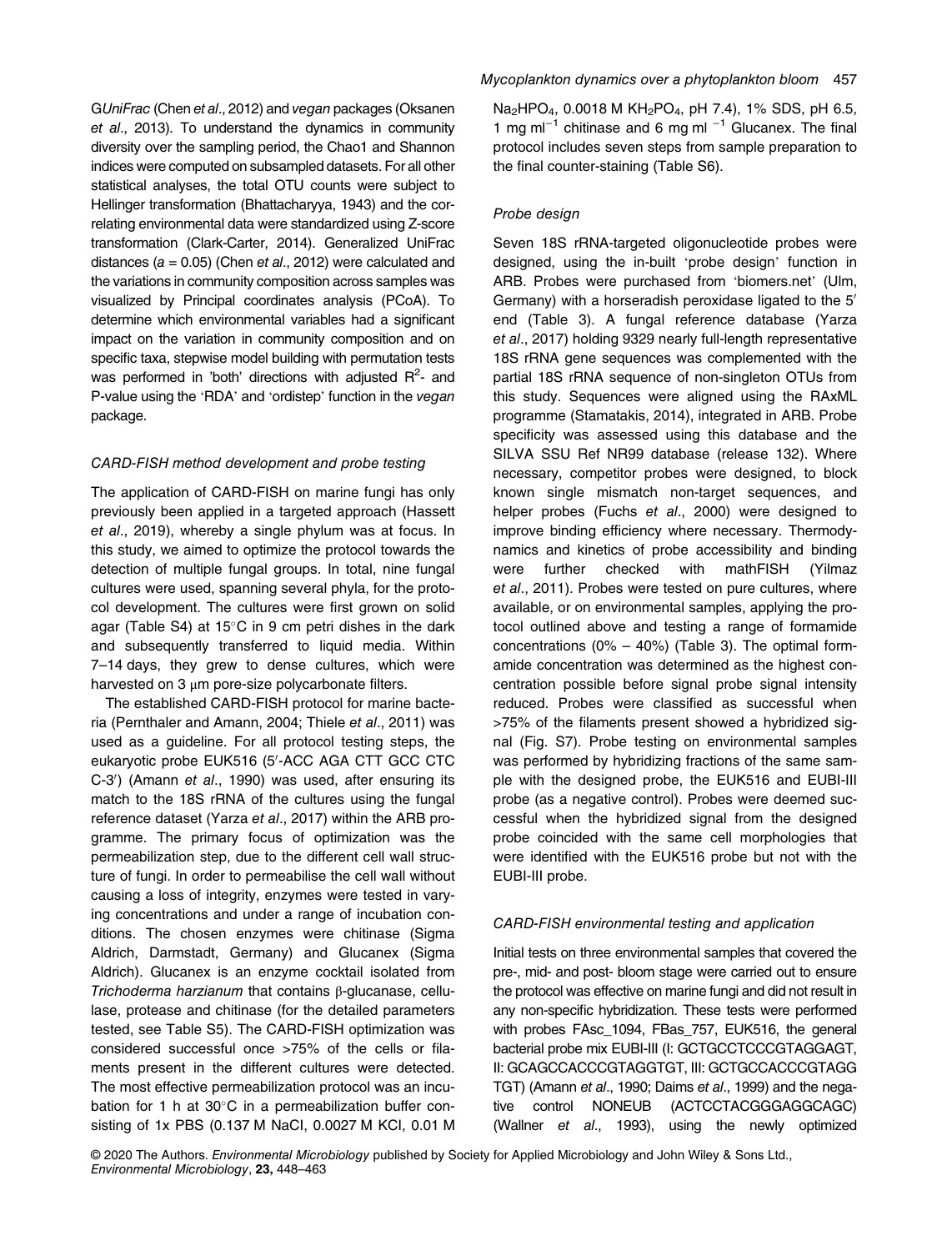|            | Table 3. CARD-FISH oligonucleotide probes designed for fungal taxa along with their respective competitor and helper probes. |                           |               |                              |                                           |
|------------|------------------------------------------------------------------------------------------------------------------------------|---------------------------|---------------|------------------------------|-------------------------------------------|
| Name       | Sequence (5'-3')                                                                                                             | Target group (coverage %) | Formamide (%) | Competitor name              | Competitor sequence                       |
| FAsc 1094  | <b>GGUCUCOUDOUNUACAA</b>                                                                                                     | Ascomycota                | 20            | FAsc 1094 C6<br>FAsc 1094 C3 | GGUCTCGTTSOLOGGAA<br>GGTCTCGTTCGTTAACGCAA |
| FBas 757   | CCCUAACCUUCGUUCUUG                                                                                                           | Basidiomycota             | 20            | FASC 1094 C6G                | ACCOONNICOLOGICA                          |
| FPucc 311  | JUUCUCAGGCCCUCUCUCC                                                                                                          | Pucciniomycotina          | 20            | FPucc_311_C7                 | TTCTCAGGCCCTCTCC                          |
|            |                                                                                                                              |                           |               | FPucc_311C7-18               | CTCTCAGGCCCCTCTCC                         |
|            |                                                                                                                              |                           |               | FPucc_311_C7U-18             | CTCTCAGGCCACTCTCC                         |
|            |                                                                                                                              |                           |               | Helper name                  | Helper sequence                           |
| FLKM2_1129 | GGGAACCOAAAAUUCAC                                                                                                            | OTU571, LKM11 Clade 2     |               | FLKM2_H                      | ACUUUUAUUAAGCAGUUUA                       |
| FLKM2_1162 | GCCAACCAAUAAGCUGG                                                                                                            |                           |               | FLKM2_Hb                     | JUAGUCCCUCUAAGAAGACGC                     |
|            |                                                                                                                              |                           |               | <b>LKM1_Hc</b>               | AGACCUGUUAUUGCCUCAAACL                    |
| FLKM3_1115 | JCGUAGCAUGACAGUAG                                                                                                            | OTU209, LKM11 Clade 3     | ι٥            | H SNN3-                      | GCUGCCGAUUCAUCAACAG                       |
| FLKM3_1145 | GUCAGUCCUCAUAGAAC                                                                                                            |                           |               | LKM3_H                       | JGGGGUUACCAGUAGGAAGUUU                    |
|            |                                                                                                                              |                           |               |                              |                                           |

permeabilization protocol for fungi and the original permeabilization protocol for bacteria (Pernthaler and Amann, 2004). Fluorescence signals obtained with EUK516 and fungi-specific probes were distinctly different to the signals for the EUBI-III and the negative control. Following successful testing, the probes were applied to 0.2 μm and 3 μm filters from 26 time points during the sampling period. Additionally, several 10 μm filters were screened for potentially attached parasitic fungi to phytoplankton cells. Samples were viewed using a Zeiss Axio imager D2 microscope (Zeiss, Oberkochen, Germany) at 100x magnification and quantified according to Thiele et al. (2011). To provide further validation that probes were binding to fungal cells, we applied a combination of the FBas\_757 probe with CalcoFluor White (Sigma-Aldrich) staining and analysed the result under a confocal laser scanning microscope (Zeiss ELYRA LSM780). A successful reaction was determined with ovoid cell shapes containing the probe signal in the interior of the cell and a CalcoFluor White signal on the perimeter of the cell (Fig. S6). Statistical analysis of absolute cell counts and measured environmental parameters was then performed as outlined in the respective section. Additionally, the biovolume of the yeast (−like) cells was converted to biomass by taking the average value of all observed cells and applying the yeast-specific conversion factor proposed by van Veen and Paul (1979) of  $1 \mu m^3 = 0.8$  pg C.

# Acknowledgements

The authors are grateful to Karen Wiltshire and the staff of the Biological Station Helgoland of the Alfred Wegener Institute for Polar and Marine Research who provided the data on abiotic parameters and the phytoplankton counts and continue to perform these tasks as part of the LTER monitoring series. The authors would also like to thank the technicians of the Department of Molecular Ecology, Max Planck Institute for Marine Microbiology, for their technical support throughout this study. This study was funded by the Max Planck Society.

#### Data availability

Sequencing data used in this study has been submitted to ENA under the accession number PRJEB36396. The ARB database file, containing the phylogenetic tree, and the annotated OTU table have been supplied as supplementary files (Appendices S1 and S2 respectively).

# References

Amann, R.I., Binder, B.J., Olson, R.J., Chisholm, S.W., Devereux, R., Stahl, D.A. (1990). Combination of 16S rRNA-targeted oligonucleotide probes with flow cytometry for analyzing mixed microbial populations. Applied and Environmental Microbiology, 56: 1919–1925. [http://dx.doi.](http://dx.doi.org/10.1128/aem.56.6.1919-1925.1990) [org/10.1128/aem.56.6.1919-1925.1990.](http://dx.doi.org/10.1128/aem.56.6.1919-1925.1990)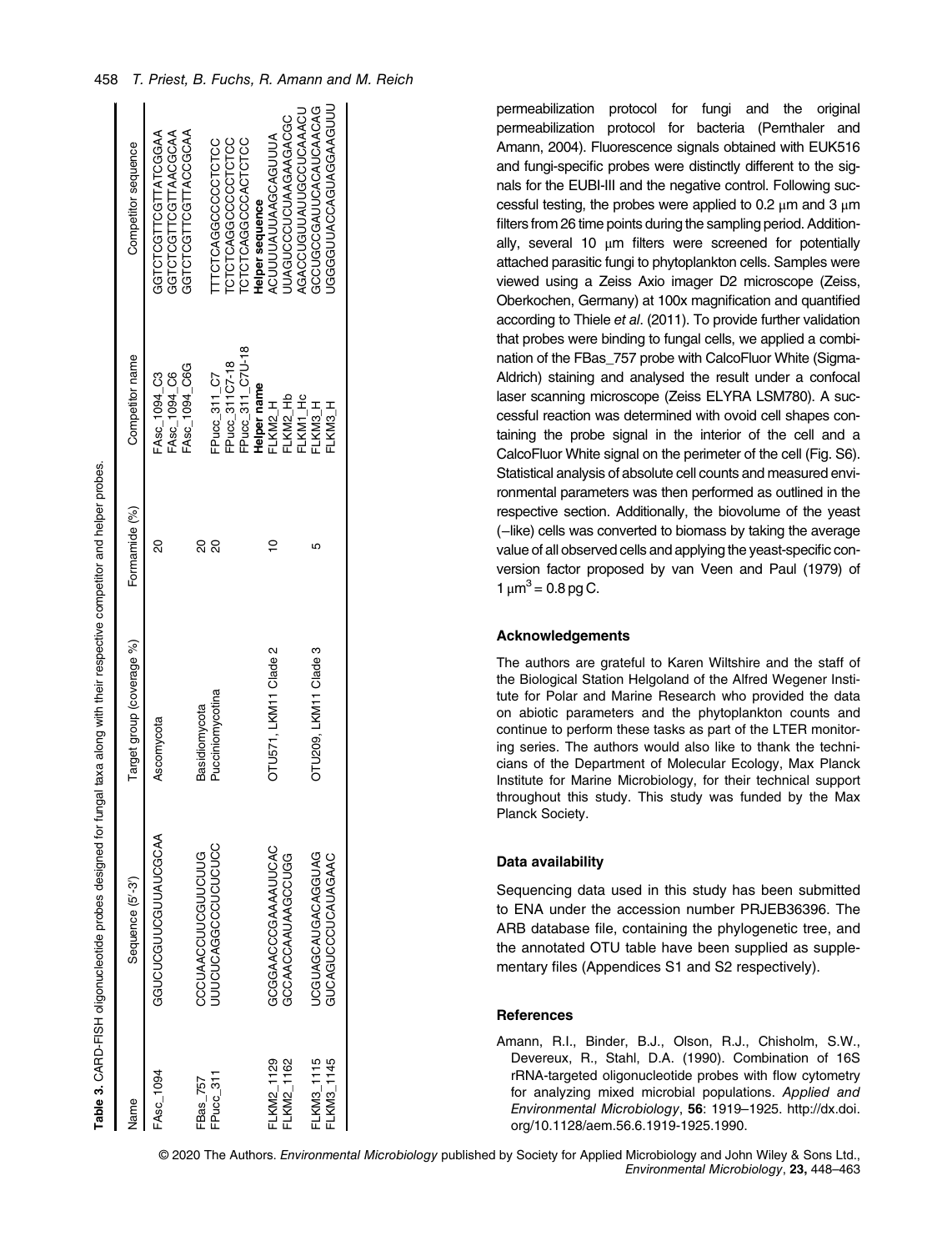- Banos, S., Gysi, D.M., Richter-Heitmann, T., Glöckner, F.O., and Boersma, M. (2020) Seasonal dynamics of pelagic mycoplanktonic communities: interplay of taxon abundance, temporal occurrence, and biotic interactions. Front Microbiol 11: Artnr1305. [https://doi.org/10.3389/fmicb.](https://doi.org/10.3389/fmicb.2020.01305) [2020.01305](https://doi.org/10.3389/fmicb.2020.01305).
- Banos, S., Lentendu, G. Kopf, A. Wubet, T., Glöckner, F.O., and Reich, M. (2019) Correction to: A comprehensive fungi-specific 18S rRNA gene sequence primer toolkit suited for diverse research issues and sequencing platforms. BMC Microbiol 19: 249. https://doi.org/10.1186/s12866-019-1628-y.
- Banos, S., Lentendu, G., Kopf, A., Wubet, T., Glöckner, F.O., and Reich, M. (2018) A comprehensive fungi-specific 18S rRNA gene sequence primer toolkit suited for diverse research issues and sequencing platforms. BMC Microbiol 18: 190.<https://doi.org/10.1186/s12866-018-1331-4>.
- Bhattacharyya, A. (1943) On a measure of divergence between two statistical populations defined by their probability distributions. Bull Calcutta Math Soc 35: 99-109. [https://www.jstor.org/stable/25047882?seq=1#metadata\\_](https://www.jstor.org/stable/25047882?seq=1#metadata_info_tab_contents) [info\\_tab\\_contents](https://www.jstor.org/stable/25047882?seq=1#metadata_info_tab_contents).
- Buchan, A., LeCleir, G.R., Gulvik, C.A., and González, J.M. (2014) Master recyclers: features and functions of bacteria associated with phytoplankton blooms. Nat Rev Microbiol 12: 686–698.<https://doi.org/10.1038/nrmicro3326>.
- Chafee, M., Fernàndez-Guerra, A., Buttigieg, P.L., Gerdts, G., Eren, A.M., Teeling, H., and Amann, R.I. (2018) Recurrent patterns of microdiversity in a temperate coastal marine environment. ISME J 12: 237–252. [https://](https://doi.org/10.1038/ismej.2017.165) [doi.org/10.1038/ismej.2017.165.](https://doi.org/10.1038/ismej.2017.165)
- Chen, J., Bittinger, K., Charlson, E.S., Hoffmann, C., Lewis, J., Wu, G.D., et al. (2012) Associating microbiome composition with environmental covariates using generalized UniFrac distances. Bioinformatics 28: 2106–2113. <https://doi.org/10.1093/bioinformatics/bts342>.
- Clark-Carter, D. (2014) z scores. In Balakrishnan, N., Colton, T., Everitt, B., Piegorsch, W., Ruggeri, F., and Teugels, J.L. (eds.). Wiley StatsRef: Statistics Reference Online, New York, NY: American Cancer Society. [https://doi.org/10.](https://doi.org/10.1002/9781118445112.stat06236) [1002/9781118445112.stat06236](https://doi.org/10.1002/9781118445112.stat06236).
- Comeau, A.M., Vincent, W.F., Bernier, L., and Lovejoy, C. (2016) Novel chytrid lineages dominate fungal sequences in diverse marine and freshwater habitats. Sci Rep 6: 30120. [https://doi.org/10.1038/srep30120.](https://doi.org/10.1038/srep30120)
- Cunliffe, M., Hollingsworth, A., Bain, C., Sharma, V., and Taylor, J.D. (2017) Algal polysaccharide utilisation by saprotrophic planktonic marine fungi. Fungal Ecol 30: 135–138. [https://doi.org/10.1016/j.funeco.2017.08.009.](https://doi.org/10.1016/j.funeco.2017.08.009)
- Daims, H., Brühl, A., Amann, R., Schleifer, K.-H., and Wagner, M. (1999) The domain-specific probe EUB338 is insufficient for the detection of all bacteria: development and evaluation of a more comprehensive probe set. Syst Appl Microbiol 22: 434–444. [https://doi.org/10.1016/](https://doi.org/10.1016/S0723-2020(99)80053-8) [S0723-2020\(99\)80053-8.](https://doi.org/10.1016/S0723-2020(99)80053-8)
- de Vargas, C., Audic, S., Henry, N., Decelle, J., Mahé, F., Logares, R., et al. (2015) Eukaryotic plankton diversity in the sunlit ocean. Science 348: 1261605. [https://doi.org/](https://doi.org/10.1126/science.1261605) [10.1126/science.1261605.](https://doi.org/10.1126/science.1261605)
- Duan, Y., Xie, N., Song, Z., Ward, C.S., Yung, C.-M., Hunt, D.E., et al. (2018) High-resolution time-series reveals seasonal patterns of planktonic fungi at a

temperate coastal ocean site (Beaufort, North Carolina, USA). Appl Environ Microbiol 84: e00967–e00918. [https://](https://doi.org/10.1128/AEM.00967-18) [doi.org/10.1128/AEM.00967-18.](https://doi.org/10.1128/AEM.00967-18)

- Falkowski, P.G., Barber, R.T., and Smetacek, V. (1998) Biogeochemical controls and feedbacks on ocean primary production. Science 281: 200–206. [https://doi.org/10.](https://doi.org/10.1126/science.281.5374.200) [1126/science.281.5374.200](https://doi.org/10.1126/science.281.5374.200).
- Field, C.B., Behrenfeld, M.J., Randerson, J.T., and Falkowski, P. (1998) Primary production of the biosphere: integrating terrestrial and oceanic components. Science 281: 237–240.<https://doi.org/10.1126/science.281.5374.237>.
- Francis, M.M., Webb, V., and Zuccarello, G.C. (2016) Marine yeast biodiversity on seaweeds in New Zealand waters. N Z J Bot 54: 30–47. [https://doi.org/10.1080/0028825X.](https://doi.org/10.1080/0028825X.2015.1103274) [2015.1103274.](https://doi.org/10.1080/0028825X.2015.1103274)
- Frenken, T., Wierenga, J., Donk, E., Declerck, S.A.J., Senerpont Domis, L.N., Rohrlack, T., and Van de Waal, D.B. (2018) Fungal parasites of a toxic inedible cyanobacterium provide food to zooplankton. Limnol Oceanogr 63: 2384–2393. [https://doi.org/10.1002/lno.10945.](https://doi.org/10.1002/lno.10945)
- Fu, L., Niu, B., Zhu, Z., Wu, S., and Li, W. (2012) CD-HIT: accelerated for clustering the next-generation sequencing data. Bioinformatics 28: 3150–3152. [https://doi.org/10.](https://doi.org/10.1093/bioinformatics/bts565) [1093/bioinformatics/bts565](https://doi.org/10.1093/bioinformatics/bts565).
- Fuchs, B.M., Glöckner, F.O., Wulf, J., and Amann, R. (2000) Unlabeled helper oligonucleotides increase the in situ accessibility to 16S rRNA of fluorescently labeled oligonucleotide probes. Appl Environ Microbiol 66: 3603–3607. <https://doi.org/10.1128/aem.66.8.3603-3607.2000>.
- Gancedo, J.M. (1986) Carbohydrate metabolism in yeast. In Morgan, M.J., (ed.), Carbohydrate Metabolism in Cultured Cells. Boston: Springer. [https://doi.org/10.1007/978-1-](https://doi.org/10.1007/978-1-4684-7679-8_8) [4684-7679-8\\_8.](https://doi.org/10.1007/978-1-4684-7679-8_8)
- Gleason, F.H., Carney, L.T., Lilje, O., and Glockling, S.L. (2012) Ecological potentials of species of Rozella (Cryptomycota). Fungal Ecol 5: 651–656. [https://doi.org/](https://doi.org/10.1016/j.funeco.2012.05.003) [10.1016/j.funeco.2012.05.003.](https://doi.org/10.1016/j.funeco.2012.05.003)
- Grossart, H.-P., Van den Wyngaert, S., Kagami, M., Wurzbacher, C., Cunliffe, M., and Rojas-Jimenez, K. (2019) Fungi in aquatic ecosystems. Nat Rev Microbiol 17: 339–354. [https://doi.org/10.1038/s41579-019-0175-8.](https://doi.org/10.1038/s41579-019-0175-8)
- Gutiérrez, M., Pantoja, S., Tejos, E., and Quinones, R. (2010) Role of fungi in processing marine organic matter in the upwelling ecosystem off Chile. Mar Biol 158: 205–219.<https://doi.org/10.1007/s00227-010-1552-z>.
- Gutiérrez, M.H., Jara, A.M., and Pantoja, S. (2016) Fungal parasites infect marine diatoms in the upwelling ecosystem of the Humboldt current system off Central Chile: fungal parasites on marine diatoms in upwelling ecosystems. Environ Microbiol 18: 1646–1653. [https://doi.org/10.1111/](https://doi.org/10.1111/1462-2920.13257) [1462-2920.13257.](https://doi.org/10.1111/1462-2920.13257)
- Hagler, A.N. (2006) Yeasts as indicators of environmental quality. In Péter, G., and Rosa, C. (eds). Biodiversity and Ecophysiology of Yeasts, the Yeast Handbook. Berlin Heidelberg: Springer, pp. 515–532. [https://doi.org/10.](https://doi.org/10.1007/3-540-30985-3_21) [1007/3-540-30985-3\\_21.](https://doi.org/10.1007/3-540-30985-3_21)
- Hagler, A.N., and Mendonça-Hagler, L.C. (1981) Yeasts from marine and estuarine waters with different levels of pollution in the state of Rio de Janeiro. Brazil Appl Environ Microbiol 41: 173–178. [https://doi.org/10.1128/aem.41.1.](https://doi.org/10.1128/aem.41.1.173-178.1981) [173-178.1981.](https://doi.org/10.1128/aem.41.1.173-178.1981)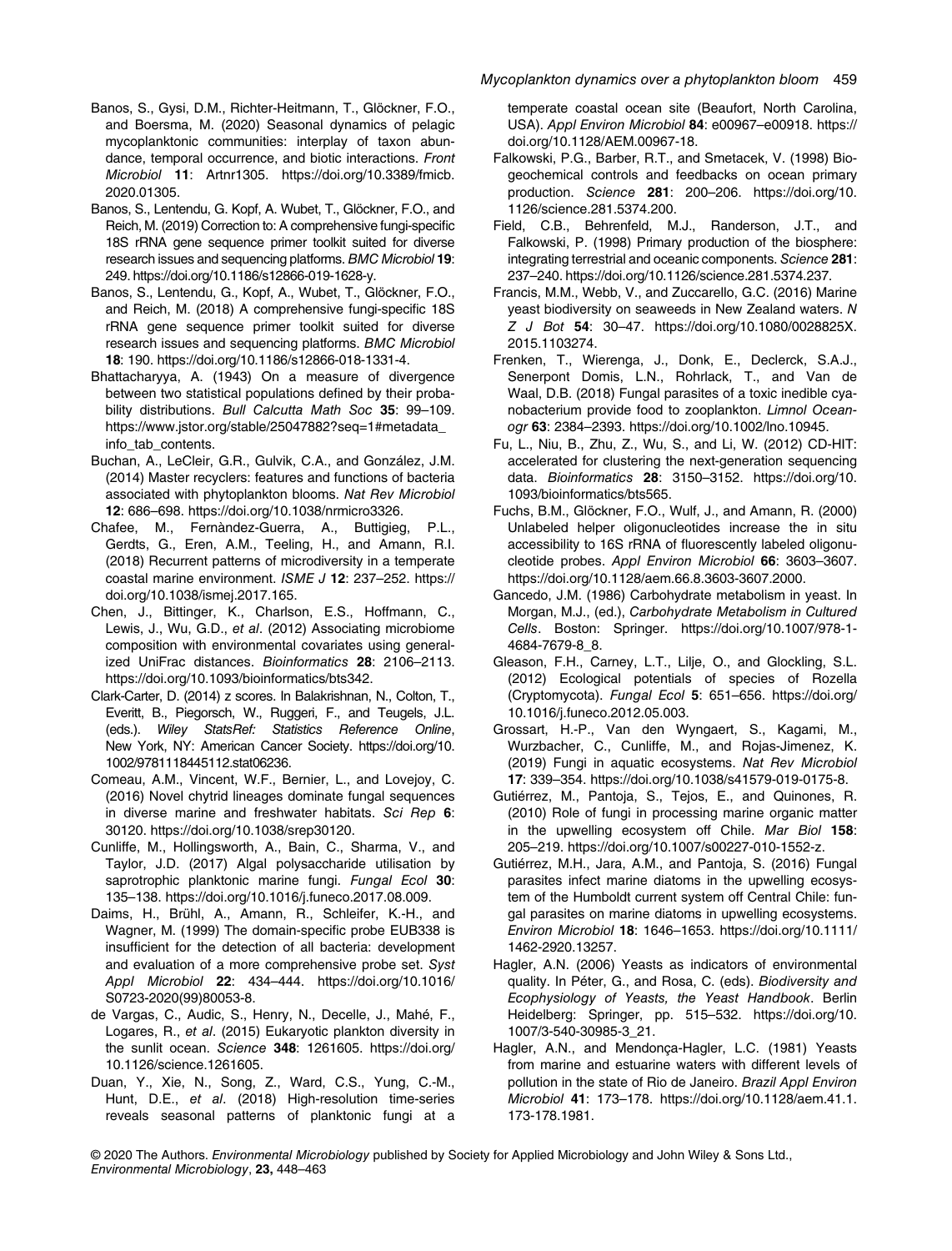- Hassett, B.T., Borrego, E.J., Vonnahme, T.R., Rämä, T., Kolomiets, M.V., and Gradinger, R. (2019) Arctic marine fungi: biomass, functional genes, and putative ecological roles. ISME J 13: 1484–1496. [https://doi.org/10.1038/](https://doi.org/10.1038/s41396-019-0368-1) [s41396-019-0368-1](https://doi.org/10.1038/s41396-019-0368-1).
- Hassett, B.T., Ducluzeau, A.-L.L., Collins, R.E., and Gradinger, R. (2016) Spatial distribution of aquatic marine fungi across the western Arctic and sub-arctic. Environ Microbiol 19: 475–484. [https://doi.org/10.1111/1462-2920.](https://doi.org/10.1111/1462-2920.13371) [13371](https://doi.org/10.1111/1462-2920.13371).
- Hassett, B.T., and Gradinger, R. (2016) Chytrids dominate arctic marine fungal communities. Environ Microbiol 18: 2001–2009. [https://doi.org/10.1111/1462-2920.13216.](https://doi.org/10.1111/1462-2920.13216)
- Heitman, J., Howlett, B.J., Crous, P.W., Stukenbrock, E.H., James, T.Y., Gow, N.A.R. (2017). The Fungal Kingdom, American Society of Microbiology. [https://doi.org/10.1128/](https://doi.org/10.1128/9781555819583) [9781555819583.](https://doi.org/10.1128/9781555819583)
- Hickel, W., Berg, J., and Treutner, K. (1992) Variability in phytoplankton biomass in the German bight near Helgoland, 1980-1990. ICES Mar Sci Symp 195: 249–259.
- James, T.Y., and Berbee, M.L. (2011) No jacket required new fungal lineage defies dress code. Bioessays 34: 94–102. [https://doi.org/10.1002/bies.201100110.](https://doi.org/10.1002/bies.201100110)
- James, T.Y., Pelin, A., Bonen, L., Ahrendt, S., Sain, D., Corradi, N., and Stajich, J. (2013) Shared signatures of parasitism and phylogenomics unite Cryptomycota and microsporidia - ScienceDirect. Curr Biol 23: 1548–1553. [https://doi.org/10.1016/j.cub.2013.06.057.](https://doi.org/10.1016/j.cub.2013.06.057)
- Jeffries, T.C., Curlevski, N.J., Brown, M.V., Harrison, D.P., Doblin, M.A., Petrou, K., et al. (2016) Partitioning of fungal assemblages across different marine habitats. Environ Microbiol Rep 8: 235–238. [https://doi.org/10.1111/1758-](https://doi.org/10.1111/1758-2229.12373) [2229.12373.](https://doi.org/10.1111/1758-2229.12373)
- Jobard, M., Rasconi, S., and Sime-Ngando, T. (2010) Fluorescence in situ hybridization of uncultured zoosporic fungi: testing with clone-FISH and application to freshwater samples using CARD-FISH. J Microbiol Methods 83: 236–243. [https://doi.org/10.1016/j.mimet.2010.09.006.](https://doi.org/10.1016/j.mimet.2010.09.006)
- Jones, M.D.M., Forn, I., Gadelha, C., Egan, M.J., Bass, D., Massana, R., and Richards, T.A. (2011) Discovery of novel intermediate forms redefines the fungal tree of life. Nature 474: 200. [https://doi.org/10.1038/nature09984.](https://doi.org/10.1038/nature09984)
- Jørgensen, N.O.G., and Stepanauskas, R. (2009) Biomass of pelagic fungi in Baltic rivers. Hydrobiologia 623: 105–112. [https://doi.org/10.1007/s10750-008-9651-2.](https://doi.org/10.1007/s10750-008-9651-2)
- Kagami, M., de Bruin, A., Ibelings, B.W., and Van Donk, E. (2007) Parasitic chytrids: their effects on phytoplankton communities and food-web dynamics. Hydrobiologia 578: 113–129.<https://doi.org/10.1007/s10750-006-0438-z>.
- Kagami, M., Miki, T., and Takimoto, G. (2014) Mycoloop: chytrids in aquatic food webs. Front Microbiol 5: 166. [https://doi.org/10.3389/fmicb.2014.00166.](https://doi.org/10.3389/fmicb.2014.00166)
- Kurtzman, C.P., Fell, J.W., and Boekhout, T. (2011) The Yeasts: A Taxonomic Study, 5th ed. London, UK: Elsevier. [https://www.elsevier.com/books/the-yeasts/kurtzman/978-](https://www.elsevier.com/books/the-yeasts/kurtzman/978-0-444-52149-1) [0-444-52149-1](https://www.elsevier.com/books/the-yeasts/kurtzman/978-0-444-52149-1).
- Kutty, S.N., and Philip, R. (2008) Marine yeasts-a review. Yeast Chichester Engl 25: 465–483. [https://doi.org/10.](https://doi.org/10.1002/yea.1599) [1002/yea.1599.](https://doi.org/10.1002/yea.1599)
- Lara, E., Moreira, D., and López-García, P. (2010) The environmental clade LKM11 and Rozella form the deepest

branching clade of fungi. Protist 161: 116–121. [https://doi.](https://doi.org/10.1016/j.protis.2009.06.005) [org/10.1016/j.protis.2009.06.005.](https://doi.org/10.1016/j.protis.2009.06.005)

- Letcher, P.M., and Powell, M.J. (2018) A taxonomic summary and revision of Rozella (Cryptomycota). IMA Fungus 9: 383–399. [https://doi.org/10.5598/imafungus.2018.09.02.09.](https://doi.org/10.5598/imafungus.2018.09.02.09)
- Livermore, J.A., and Mattes, T.E. (2013) Phylogenetic detection of novel Cryptomycota in an Iowa (United States) aquifer and from previously collected marine and freshwater targeted high-throughput sequencing sets. Environ Microbiol 15: 2333–2341. [https://doi.org/10.1111/1462-](https://doi.org/10.1111/1462-2920.12106) [2920.12106](https://doi.org/10.1111/1462-2920.12106).
- Loque, C.P., Medeiros, A.O., Pellizzari, F.M., Oliveira, E.C., Rosa, C.A., and Rosa, L.H. (2010) Fungal community associated with marine macroalgae from Antarctica. Polar Biol 33: 641–648. [https://doi.org/10.1007/s00300-009-](https://doi.org/10.1007/s00300-009-0740-0) [0740-0.](https://doi.org/10.1007/s00300-009-0740-0)
- Ludwig, W., Strunk, O., Westram, R., Richter, L., Meier, H., Yadhukumar A., et al. (2004) ARB: a software environment for sequence data. Nucleic Acids Res 32: 1363–1371. [https://doi.org/10.1093/nar/gkh293.](https://doi.org/10.1093/nar/gkh293)
- MacGillivray, A.R., and Shiaris, M.P. (1993) Biotransformation of polycyclic aromatic hydrocarbons by yeasts isolated from coastal sediments. Appl Environ Microbiol 59: 1613–1618. [https://doi.org/10.1128/aem.59.5.1613-1618.](https://doi.org/10.1128/aem.59.5.1613-1618.1993) [1993](https://doi.org/10.1128/aem.59.5.1613-1618.1993).
- McMurdie, P.J., and Holmes, S. (2013) Phyloseq: an R package for reproducible interactive analysis and graphics of microbiome census data. PLoS One 8: e61217. [https://](https://doi.org/10.1371/journal.pone.0061217) [doi.org/10.1371/journal.pone.0061217.](https://doi.org/10.1371/journal.pone.0061217)
- Meyers, S.P., Ahearn, D.G., Gunkel, W., and Roth, F.J. (1967) Yeasts from the North Sea. Mar Biol 1: 118–123. [https://doi.org/10.1007/BF00386516.](https://doi.org/10.1007/BF00386516)
- Mitchison-Field, L.M.Y., Vargas-Muñiz, J.M., Stormo, B.M., Vogt, E.J.D., Dierdonck, S.V., Ehrlich, C., et al. (2019) Unconventional cell division cycles from marine-derived yeasts. Current Biology 29: 1–18. [https://doi.org/10.1101/](https://doi.org/10.1101/657254) [657254.](https://doi.org/10.1101/657254)
- Nikolcheva, L.G., Cockshutt, A.M., and Bärlocher, F. (2003) Determining diversity of freshwater fungi on decaying leaves: comparison of traditional and molecular approaches. Appl Environ Microbiol 69: 2548–2554. <https://doi.org/10.1128/AEM.69.5.2548-2554.2003>.
- Oksanen, J., Blanchet, F.G., Kindt, R., Legendre, P., Minchin, P., O'Hara, R., et al. (2013). Vegan: Community Ecology Package. R Package Version. 2.0–10. CRAN. Retrieved from<https://github.com/vegandevs/vegan>
- Pernthaler, A., and Amann, R. (2004) Simultaneous fluorescence in situ hybridization of mRNA and rRNA in environmental bacteria. Appl Environ Microbiol 70: 5426–5433. <https://doi.org/10.1128/AEM.70.9.5426-5433.2004>.
- Pernthaler, A., Pernthaler, J., and Amann, R. (2002) Fluorescence in situ hybridization and catalyzed reporter deposition for the identification of marine bacteria. Appl Environ Microbiol 68: 3094–3101. [https://doi.org/10.1128/aem.68.](https://doi.org/10.1128/aem.68.6.3094-3101.2002) [6.3094-3101.2002.](https://doi.org/10.1128/aem.68.6.3094-3101.2002)
- Picard, K.T. (2017) Coastal marine habitats harbor novel early-diverging fungal diversity. Fungal Ecol 25: 1-13. <https://doi.org/10.1016/j.funeco.2016.10.006>.
- Prévost-Bouré, N.C., Christen, R., Dequiedt, S., Mougel, C., Lelièvre, M., Jolivet, C., et al. (2011) Validation and application of a PCR primer set to quantify fungal communities in the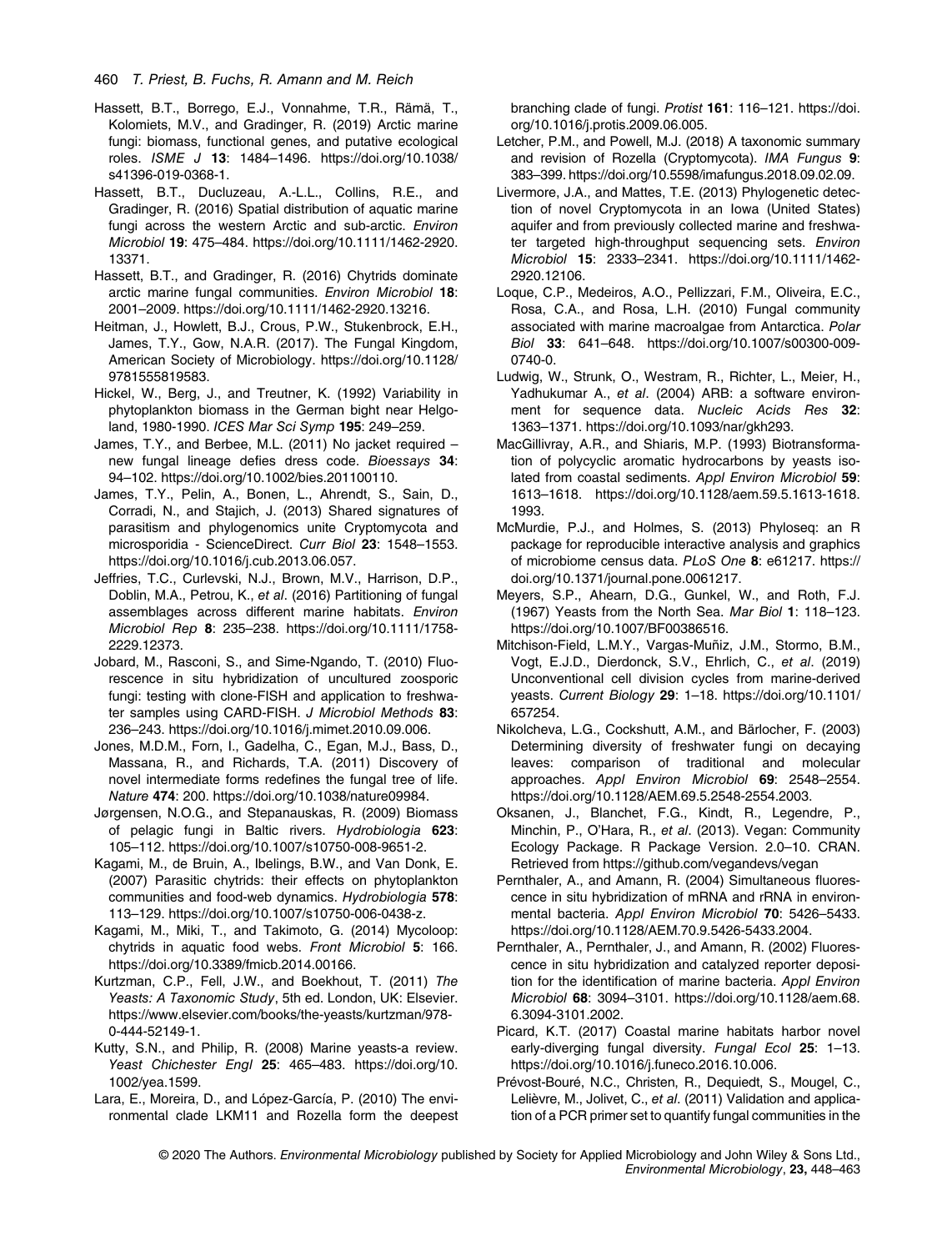soil environment by real-time quantitative PCR. PLoS One 6: e24166.<https://doi.org/10.1371/journal.pone.0024166>.

- Pruesse, E., Peplies, J., and Glöckner, F.O. (2012) SINA: accurate high-throughput multiple sequence alignment of ribosomal RNA genes. Bioinformatics 28: 1823–1829. <https://doi.org/10.1093/bioinformatics/bts252>.
- Quast, C., Pruesse, E., Yilmaz, P., Gerken, J., Schweer, T., Yarza, P., et al. (2013) The SILVA ribosomal RNA gene database project: improved data processing and webbased tools. Nucleic Acids Res 41: D590–D596. [https://](https://doi.org/10.1093/nar/gks1219) [doi.org/10.1093/nar/gks1219](https://doi.org/10.1093/nar/gks1219).
- R Core Team. (2015) A Language and Environment for Statistical Computing. Vienna, Austria: R Foundation for statistical computing. [WWW document]. [https://www.r](https://www.r-project.org/foundation/)[project.org/foundation/.](https://www.r-project.org/foundation/)
- Rasconi, S., Jobard, M., Jouve, L., and Sime-Ngando, T. (2009) Use of Calcofluor White for detection, identification, and quantification of Phytoplanktonic fungal parasites. Appl Environ Microbiol 75: 2545–2553. [https://doi.org/10.](https://doi.org/10.1128/AEM.02211-08) [1128/AEM.02211-08](https://doi.org/10.1128/AEM.02211-08).
- Ravelet, C., Grosset, C., Krivobok, S., Montuelle, B., and Alary, J. (2001) Pyrene degradation by two fungi in a freshwater sediment and evaluation of fungal biomass by ergosterol content. Appl Microbiol Biotechnol 56: 803–808. [https://doi.org/10.1007/s002530100689.](https://doi.org/10.1007/s002530100689)
- Rojas-Jimenez, K., Rieck, A., Wurzbacher, C., Jürgens, K., Labrenz, M., and Grossart, H.P. (2019) A salinity threshold separating fungal communities in the Baltic Sea. Front Microbiol 10: Artnr680. [https://doi.org/10.3389/fmicb.2019.](https://doi.org/10.3389/fmicb.2019.00680) [00680](https://doi.org/10.3389/fmicb.2019.00680).
- Rojas-Jimenez, K., Wurzbacher, C., Bourne, E.C., Chiuchiolo, A., Priscu, J.C., and Grossart, H.P. (2017) Early diverging lineages within Cryptomycota and Chytridiomycota dominate the fungal communities in ice-covered lakes of the McMurdo Dry Valleys. Antarctica Sci Rep 7: 1–11. [https://](https://doi.org/10.1038/s41598-017-15598-w) [doi.org/10.1038/s41598-017-15598-w](https://doi.org/10.1038/s41598-017-15598-w).
- Rosa, C.A., and Péter, G. (2006) The Yeast Handbook: Biodiversity and Ecophysiology of Yeasts. Berlin Heidelberg: Springer. [https://doi.org/10.1007/3-540-30985-3\\_21.](https://doi.org/10.1007/3-540-30985-3_21)
- Scholz, B., Guillou, L., Marano, A.V., Neuhauser, S., Sullivan, B.K., Karsten, U., et al. (2016) Zoosporic parasites infecting marine diatoms — a black box that needs to be opened. Fungal Ecol 19: 59–76. [https://doi.org/10.](https://doi.org/10.1016/j.funeco.2015.09.002) [1016/j.funeco.2015.09.002.](https://doi.org/10.1016/j.funeco.2015.09.002)
- Sime-Ngando, T. (2012) Phytoplankton Chytridiomycosis: fungal parasites of phytoplankton and their imprints on the food web dynamics. Front Microbiol 3: 361. [https://doi.org/](https://doi.org/10.3389/fmicb.2012.00361) [10.3389/fmicb.2012.00361.](https://doi.org/10.3389/fmicb.2012.00361)
- Slater, M.L., Sharrow, S.O., and Gart, J.J. (1977) Cell cycle of Saccharomycescerevisiae in populations growing at different rates. Proc Natl Acad Sci 74: 3850–3854. [https://](https://doi.org/10.1073/pnas.74.9.3850) [doi.org/10.1073/pnas.74.9.3850.](https://doi.org/10.1073/pnas.74.9.3850)
- Sparrow, F.K., Jr. (1960) Aquatic Phycomycetes, 2nd ed. Ann Arbor, MI, USA: The University of Michigan Press. [https://doi.org/10.5962/bhl.title.5685.](https://doi.org/10.5962/bhl.title.5685)
- Stamatakis, A. (2014) RAxML version 8: a tool for phylogenetic analysis and post-analysis of large phylogenies. Bioinformatics 30: 1312–1313. [https://doi.org/10.1093/](https://doi.org/10.1093/bioinformatics/btu033) [bioinformatics/btu033.](https://doi.org/10.1093/bioinformatics/btu033)
- Suksomjit, M., Nagao, S., Ichimi, K., Yamada, T., and Tada, K. (2009) Variation of dissolved organic matter and

fluorescence characteristics before, during and after phytoplankton bloom. J Oceanogr 65: 835-846. [https://doi.](https://doi.org/10.1007/s10872-009-0069-x) [org/10.1007/s10872-009-0069-x.](https://doi.org/10.1007/s10872-009-0069-x)

- Taib, N., Mangot, J.-F., Domaizon, I., Bronner, G., and Debroas, D. (2013) Phylogenetic affiliation of SSU rRNA genes generated by massively parallel sequencing: new insights into the freshwater Protist diversity. PLoS One 8: e58950. [https://doi.org/10.1371/journal.pone.0058950.](https://doi.org/10.1371/journal.pone.0058950)
- Taylor, J.D., and Cunliffe, M. (2016) Multi-year assessment of coastal planktonic fungi reveals environmental drivers of diversity and abundance. ISME J 10: 2118-2128. [https://doi.org/10.1038/ismej.2016.24.](https://doi.org/10.1038/ismej.2016.24)
- Tedersoo, L., Sánchez-Ramírez, S., Kõljalg, U., Bahram, M., Döring, M., Schigel, D., et al. (2018) High-level classification of the fungi and a tool for evolutionary ecological analyses. Fungal Divers 90: 135–159. [https://doi.org/10.1007/](https://doi.org/10.1007/s13225-018-0401-0) [s13225-018-0401-0](https://doi.org/10.1007/s13225-018-0401-0).
- Teeling, H., Fuchs, B.M., Becher, D., Klockow, C., Gardebrecht, A., Bennke, C.M., et al. (2012) Substratecontrolled succession of marine Bacterioplankton populations induced by a phytoplankton bloom. Science 336: 608–611. [https://doi.org/10.1126/science.1218344.](https://doi.org/10.1126/science.1218344)
- Teeling, H., Fuchs, B.M., Bennke, C.M., Krüger, K., Chafee, M., Kappelmann, L., et al. (2016) Recurring patterns in bacterioplankton dynamics during coastal spring algae blooms. eLife 5: e11888. [https://doi.org/10.7554/](https://doi.org/10.7554/eLife.11888) [eLife.11888.](https://doi.org/10.7554/eLife.11888)
- Thiele, S., Fuchs, B.M., and Amann, R.I. (2011) Identification of microorganisms using the ribosomal RNA approach and fluorescence in situ hybridization. In Treatise on Water Science, Amsterdam: Elsevier, pp. 171–189. [https://doi.](https://doi.org/10.1016/b978-0-444-53199-5.00056-7) [org/10.1016/b978-0-444-53199-5.00056-7.](https://doi.org/10.1016/b978-0-444-53199-5.00056-7)
- Thornton, D.C.O. (2014) Dissolved organic matter (DOM) release by phytoplankton in the contemporary and future ocean. Eur J Phycol 49: 20–46. [https://doi.org/10.1080/](https://doi.org/10.1080/09670262.2013.875596) [09670262.2013.875596.](https://doi.org/10.1080/09670262.2013.875596)
- Tian, T., Merico, A., Su, J., Staneva, J., Wiltshire, K., and Wirtz, K. (2009) Importance of resuspended sediment dynamics for the phytoplankton spring bloom in a coastal marine ecosystem. J Sea Res 62: 214-228. [https://doi.](https://doi.org/10.1016/j.seares.2009.04.001) [org/10.1016/j.seares.2009.04.001](https://doi.org/10.1016/j.seares.2009.04.001).
- Tisthammer, K.H., Cobian, G.M., and Amend, A.S. (2016) Global biogeography of marine fungi is shaped by the environment. Aquat Fungi 19: 39–46. [https://doi.org/10.](https://doi.org/10.1016/j.funeco.2015.09.003) [1016/j.funeco.2015.09.003](https://doi.org/10.1016/j.funeco.2015.09.003).
- Torruella, G., Grau-Bové, X., Moreira, D., Karpov, S.A., Burns, J.A., Sebé-Pedrós, A., et al. (2018) Global transcriptome analysis of the aphelid Paraphelidium tribonemae supports the phagotrophic origin of fungi. Commun Biol 1: 1–11.<https://doi.org/10.1038/s42003-018-0235-z>.
- van den Wollenberg, A.L. (1977) Redundancy analysis an alternative for canonical correlation analysis. Psychometrika 42: 207–219. [https://doi.org/10.1007/](https://doi.org/10.1007/BF02294050) [BF02294050.](https://doi.org/10.1007/BF02294050)
- van Veen, J.A., and Paul, E.A. (1979) Conversion of biovolume measurements of soil organisms, grown under various moisture tensions, to biomass and their nutrient content. Appl Environ Microbiol 37: 686–692. [https://doi.](https://doi.org/10.1128/aem.37.4.686-692.1979) [org/10.1128/aem.37.4.686-692.1979](https://doi.org/10.1128/aem.37.4.686-692.1979).
- Voigt, K., Marano, A.V., and Gleason, F.H. (2013) 9 Ecological and economical importance of parasitic Zoosporic true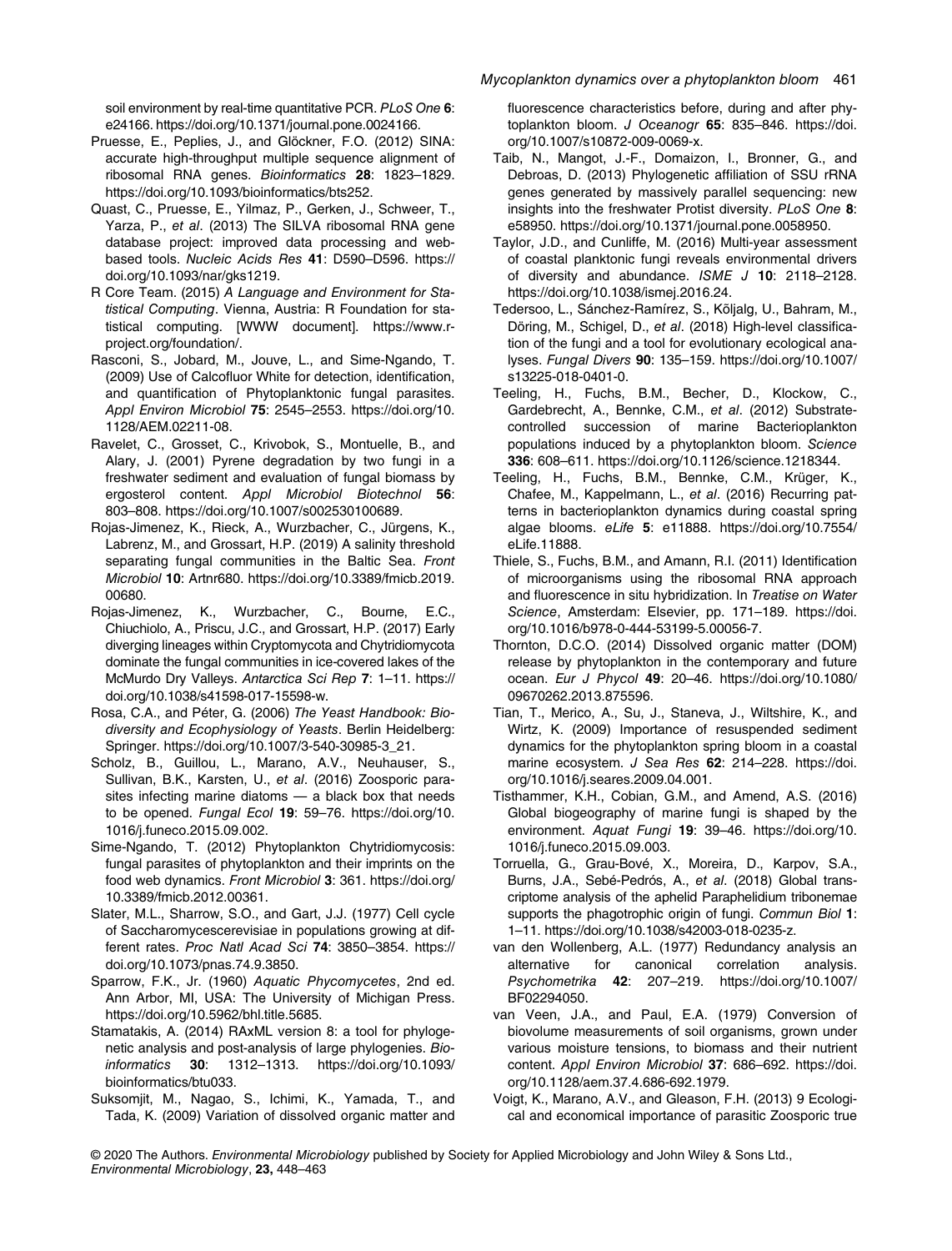fungi. In Kempken, F. (ed). Agricultural Applications. Berlin, Germany: Springer, pp. 243–270. [https://doi.org/](https://doi.org/10.1007/978-3-642-36821-9_9) [10.1007/978-3-642-36821-9\\_9](https://doi.org/10.1007/978-3-642-36821-9_9).

- Wagner, M., and Haider, S. (2012) New trends in fluorescence in situ hybridization for identification and functional analyses of microbes. Curr Opin Biotechnol 23: 96–102. [https://doi.org/10.1016/j.copbio.2011.10.010.](https://doi.org/10.1016/j.copbio.2011.10.010)
- Wallner, G., Amann, R., and Beisker, W. (1993) Optimizing fluorescent in situ hybridization with rRNA-targeted oligonucleotide probes for flow cytometric identification of microorganisms. Cytometry 14: 136–143. [https://doi.org/](https://doi.org/10.1002/cyto.990140205) [10.1002/cyto.990140205.](https://doi.org/10.1002/cyto.990140205)
- Wang, Q.-M., Yurkov, A.M., Göker, M., Lumbsch, H.T., Leavitt, S.D., Groenewald, M., et al. (2015) Phylogenetic classification of yeasts and related taxa within Pucciniomycotina. Stud Mycol 81: 149–189. [https://doi.](https://doi.org/10.1016/j.simyco.2015.12.002) [org/10.1016/j.simyco.2015.12.002.](https://doi.org/10.1016/j.simyco.2015.12.002)
- Wang, X., Singh, P., Gao, Z., Zhang, X., Johnson, Z.I., and Wang, G. (2014) Distribution and diversity of planktonic fungi in the West Pacific warm Pool. PLoS One 9: e101523. [https://doi.org/10.1371/journal.pone.0101523.](https://doi.org/10.1371/journal.pone.0101523)
- Weete, J.D., Abril, M., and Blackwell, M. (2010) Phylogenetic distribution of fungal sterols. PLoS One 5: e10899. [https://](https://doi.org/10.1371/journal.pone.0010899) [doi.org/10.1371/journal.pone.0010899](https://doi.org/10.1371/journal.pone.0010899).
- Wickham, H. (2016) ggplot2: Elegant Graphics for Data Analysis. New York: Springer. [https://doi.org/10.1007/978-](https://doi.org/10.1007/978-0-387-98141-3) [0-387-98141-3](https://doi.org/10.1007/978-0-387-98141-3).
- Wijayawardene, N.N., Hyde, K.D., Al-Ani, L.K.T., Tedersoo, L., Haelewaters, D., Rajeshkumar, K.C., et al. (2020) Outline of fungi and fungus-like taxa. Mycosphere 11: 1060–1456. [https://doi.org/10.5943/mycosphere/11/](https://doi.org/10.5943/mycosphere/11/1/8) [1/8.](https://doi.org/10.5943/mycosphere/11/1/8)
- Wiltshire, K.H. (2004) Editorial on Helgoland roads time series. Helgol Mar Res 58: 221-222. [https://doi.org/10.](https://doi.org/10.1007/s10152-004-0198-y) [1007/s10152-004-0198-y](https://doi.org/10.1007/s10152-004-0198-y).
- Wiltshire, K.H., Kraberg, A., Bartsch, I., Boersma, M., Franke, H.-D., Freund, J., et al. (2010) Helgoland roads, North Sea: 45 years of change. Estuaries Coast 33: 295–310.<https://doi.org/10.1007/s12237-009-9228-y>.
- Wurzbacher, C., Grimmett, I.J., and Bärlocher, F. (2015) Metabarcoding-based fungal diversity on coarse and fine particulate organic matter in a first-order stream in Nova Scotia, Canada. F1000Research 4: 1378. [https://doi.org/](https://doi.org/10.12688/f1000research.7359.2) [10.12688/f1000research.7359.2](https://doi.org/10.12688/f1000research.7359.2).
- Wurzbacher, C., Rösel, S., Rychła, A., and Grossart, H.P. (2014) Importance of saprotrophic freshwater fungi for pollen degradation. PLoS One 9: e94643. [https://doi.org/10.](https://doi.org/10.1371/journal.pone.0094643) [1371/journal.pone.0094643](https://doi.org/10.1371/journal.pone.0094643).
- Yarza, P., Yilmaz, P., Panzer, K., Glöckner, F.O., and Reich, M. (2017) A phylogenetic framework for the kingdom fungi based on 18S rRNA gene sequences. Mar Genomics 36: 33–39. [https://doi.org/10.1016/j.margen.](https://doi.org/10.1016/j.margen.2017.05.009) [2017.05.009.](https://doi.org/10.1016/j.margen.2017.05.009)
- Yilmaz, L.S., Parnerkar, S., and Noguera, D.R. (2011) mathFISH, a web tool that uses thermodynamics-based mathematical models for in silico evaluation of oligonucleotide probes for fluorescence in situ hybridization. Appl Environ Microbiol 77: 1118–1122. [https://doi.org/10.1128/](https://doi.org/10.1128/AEM.01733-10) [AEM.01733-10](https://doi.org/10.1128/AEM.01733-10).
- Zhang, H., Jia, J., Chen, S., Huang, T., Wang, Y., Zhao, Z., et al. (2018) Dynamics of bacterial and fungal communities

during the outbreak and decline of an algal bloom in a drinking water reservoir. Int J Environ Res Public Health 15: 361. [https://doi.org/10.3390/ijerph15020361.](https://doi.org/10.3390/ijerph15020361)

- Zhang, T., Fei Wang, N., Qin Zhang, Y., Yu Liu, H., and Yan Yu, L. (2015) Diversity and distribution of fungal communities in the marine sediments of Kongsfjorden, Svalbard (High Arctic). Sci Rep 5: 14524. [https://doi.org/10.1038/](https://doi.org/10.1038/srep14524) [srep14524](https://doi.org/10.1038/srep14524).
- Zhou, J., Bruns, M.A., and Tiedje, J.M. (1996) DNA recovery from soils of diverse composition. Appl Environ Microbiol 62: 316–322.<https://doi.org/10.1128/aem.62.2.316-322.1996>.

# Supporting Information

Additional Supporting Information may be found in the online version of this article at the publisher's web-site:

Table S1 Contextual data used in this study including abiotic parameters and phytoplankton taxa counts obtained from microscopy. All data in this table were provided by the Biologische Anstalt Helgoland station as part of the long-term ecological research series.

Table S2. Cell counts (cells  $L^{-1}$ ) of the dominant fungal groups obtained using the designed 18S rRNA gene oligonucleotide probes. There were no visible signals for the probes targeting the Ascomycota, Basidiomycota and Pucciniomycota on the  $0.2-3 \mu m$  fraction and thus only the 3–10 μm fraction values are shown.

Table S3. Sampling time points used in this study.

Table S4. Fungal cultures used in the development of the CARD-FISH protocol with their respective classification and growth media.

Table S5. Parameters tested for permeabilization of fixed fungal cultures on 3 μm pore-size filters. Every possible combination of the parameters outlined below was tested.

Table S6. Protocol of the optimized fungal CARD-FISH procedure. The hybridization, washing and amplification buffer recipes were obtained from Thiele et al. (20112011).

Fig. S1. Microscopy cell counts of the major phytoplankton groups at Helgoland Roads during the sampling period.

Fig. S2. Sketch of a reduced phylogenetic tree of the fungal kingdom with the novel environmental clades identified. Original fungal 18S rRNA gene sequence reference tree derived from Yarza et al. (20112017). New clades were designated where clusters of OTUs formed sister branches to previously described lineages; these clusters are represented in green. This tree represents a reduced version of the complete phylogenetic tree, where only the most prominent taxa and those containing novel environmental clades are included, for ease of visualization.

Fig. S3. Alpha richness and diversity of mycoplankton communities at Helgoland Roads over the sampling period.

Fig. S4. Relative read abundance of the most prominent taxa (>2% abundance threshold). A. phylum level classification and B. class or clade level classification. Above the relative read abundance bar chart is the chlorophyll a values obtained on the same sampling days and measured using a BBE Fluorometer.

Fig. S5. Redundancy analysis ordination representing the influence of measured parameters on individual OTUs.